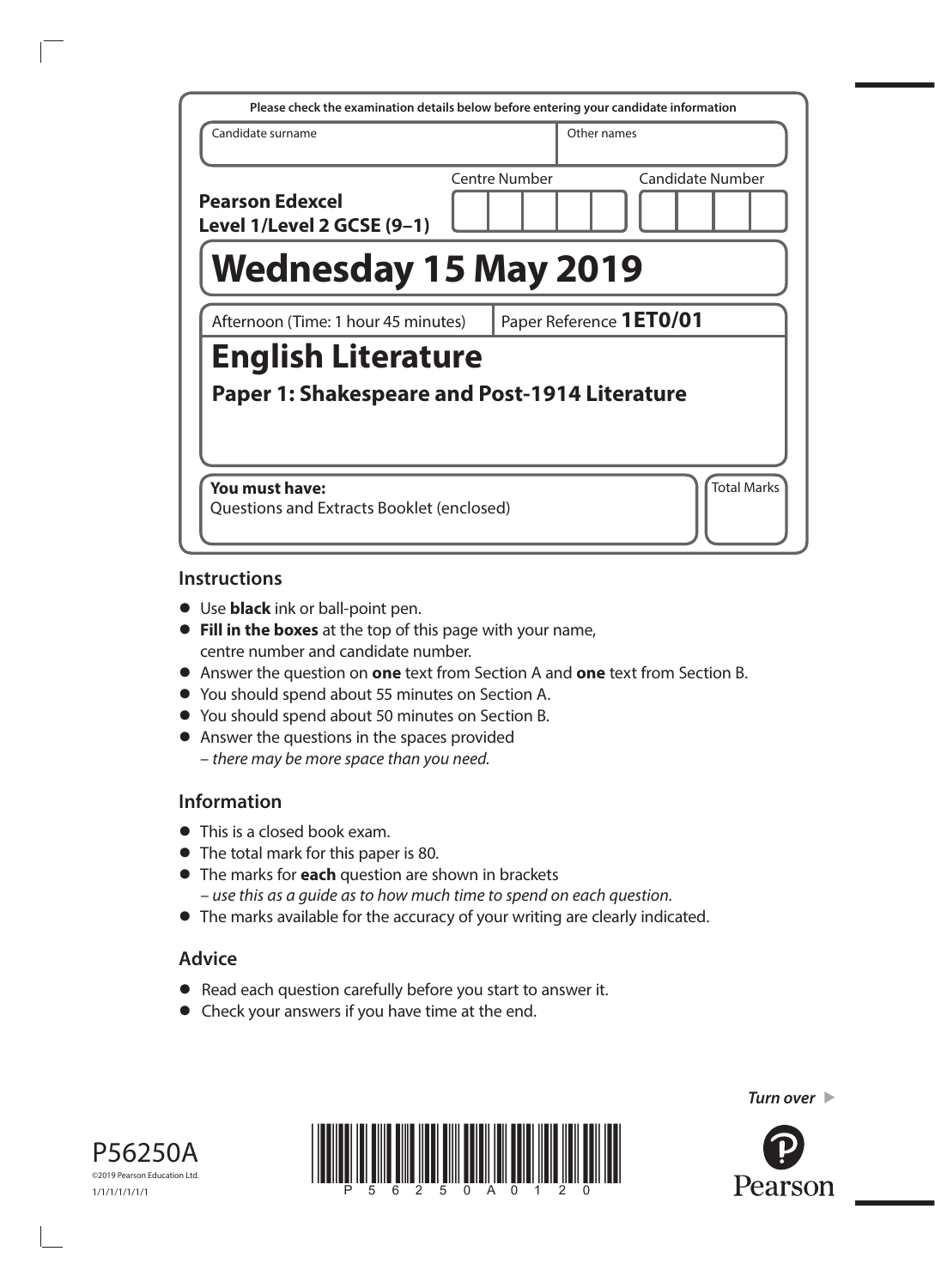| mind, put a line through the box $\boxtimes$ and then indicate your new question with a cross $\boxtimes$ . |            |            |                   |              |                                            |                  |
|-------------------------------------------------------------------------------------------------------------|------------|------------|-------------------|--------------|--------------------------------------------|------------------|
| Chosen question number: <b>Question 1</b> $\boxtimes$                                                       |            | Question 2 | Question 3        |              |                                            |                  |
|                                                                                                             | Question 4 | Question 5 | <b>Question 6</b> | $\mathbb{X}$ | <b>DOMONIARY ENVIRONMENT</b>               | <b>DONOTHING</b> |
|                                                                                                             |            |            |                   |              | <b>FOROVOIDE DE L'ESPERANTE</b>            |                  |
|                                                                                                             |            |            |                   |              | <b>DOCTORS HOTEL STATES AND THE STATES</b> |                  |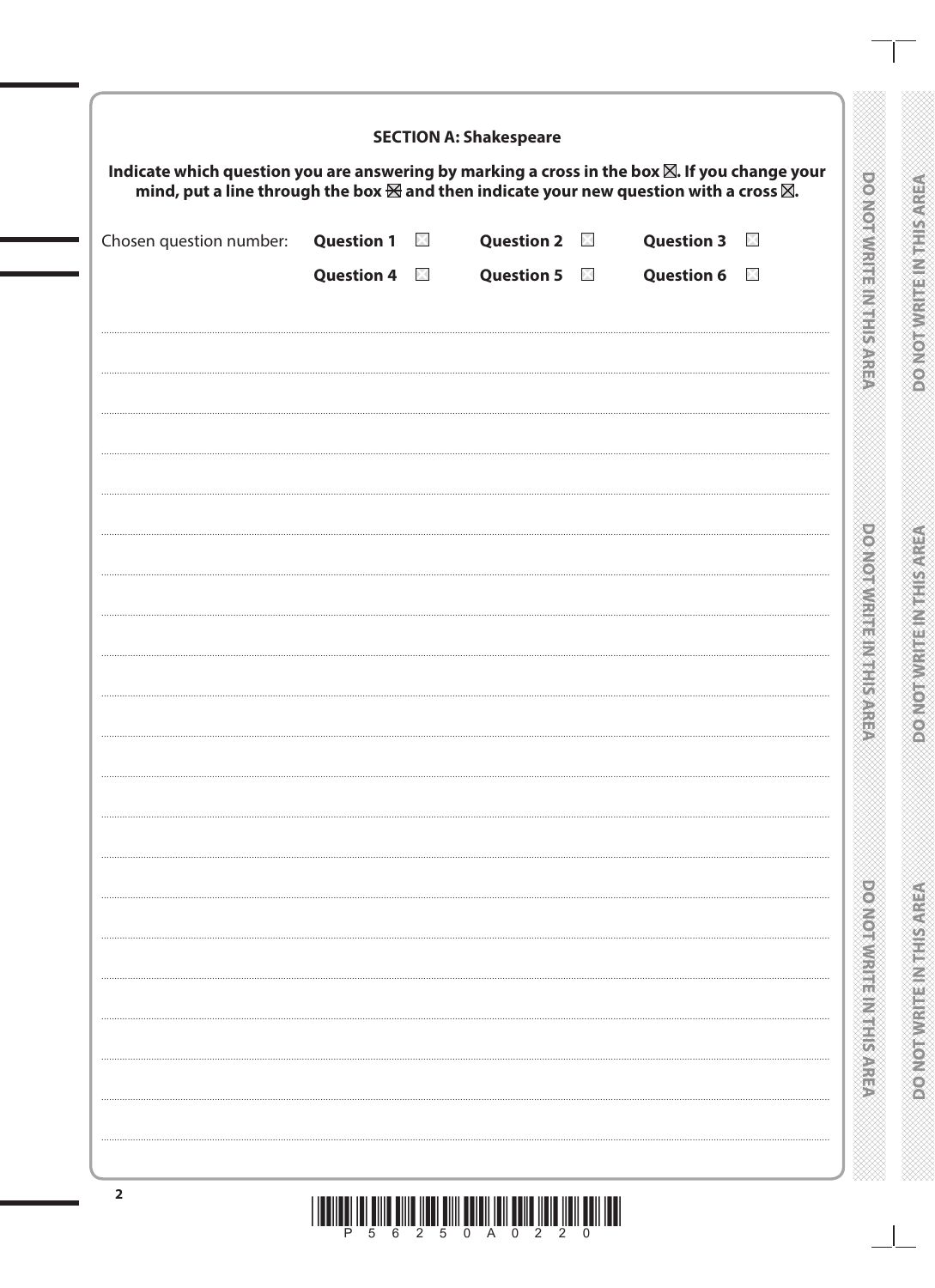$\mathbb{R}$ 

 $\perp$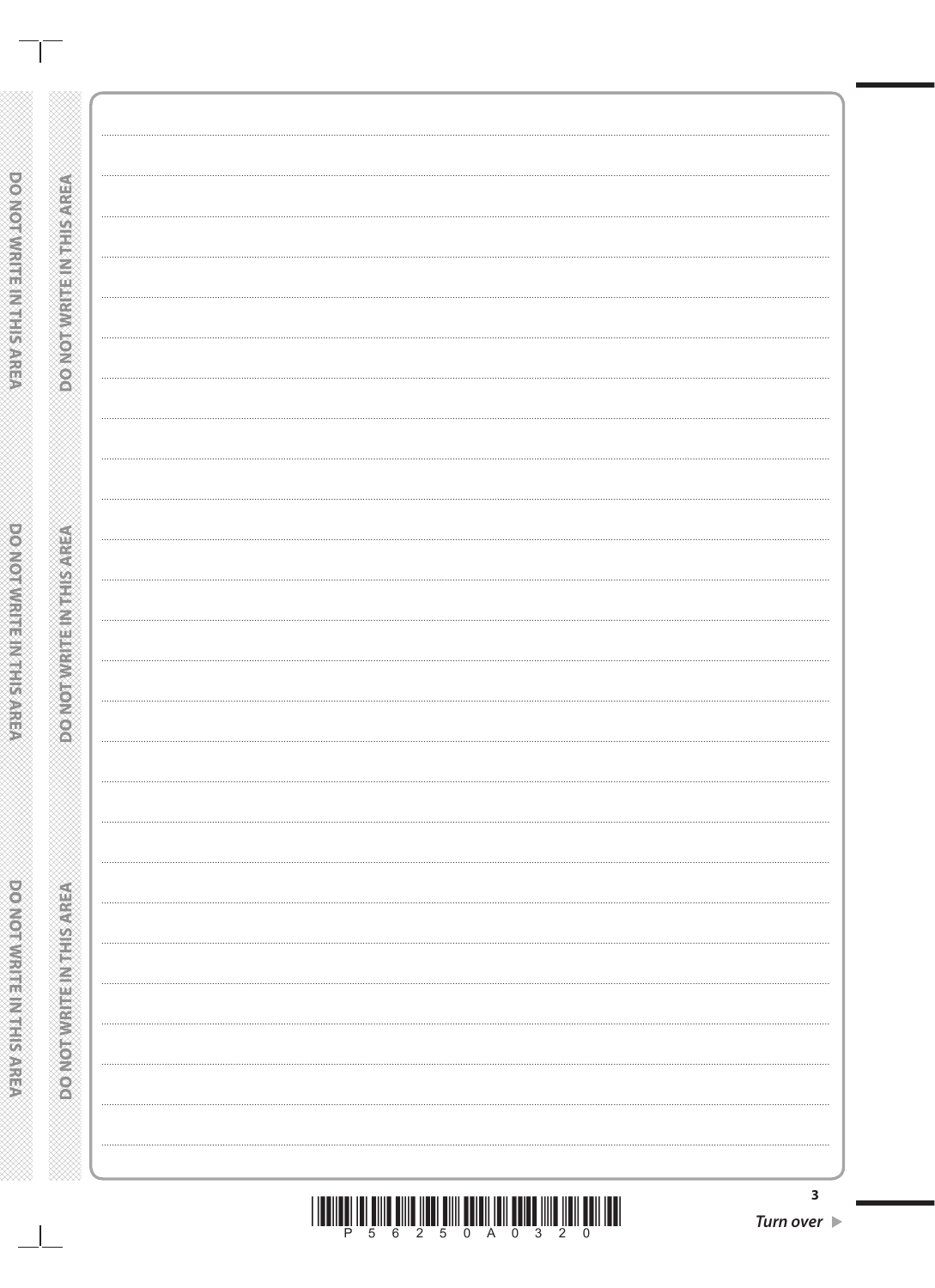| <u> I II BILDI I BILDI BILDI ILDI BILDI BILDI BILDI BILDI BILDI BILDI BILDI </u> |  |  |  |  |                       |  |
|----------------------------------------------------------------------------------|--|--|--|--|-----------------------|--|
|                                                                                  |  |  |  |  | P 5 6 2 5 0 A 0 4 2 0 |  |

| <b>DOMORATION FIRST PROVIDE</b>           |
|-------------------------------------------|
|                                           |
|                                           |
|                                           |
|                                           |
|                                           |
|                                           |
|                                           |
|                                           |
|                                           |
|                                           |
|                                           |
|                                           |
|                                           |
|                                           |
|                                           |
|                                           |
|                                           |
|                                           |
|                                           |
| <b>Market Barnet Barnet Barnet Barnet</b> |
|                                           |
|                                           |
| 思                                         |
|                                           |
|                                           |
|                                           |
|                                           |
|                                           |
|                                           |
|                                           |
|                                           |
|                                           |
|                                           |
|                                           |
|                                           |
|                                           |
|                                           |
| production the state of state of          |
|                                           |
|                                           |
|                                           |
|                                           |
|                                           |

**DONOT WRITEINTHIS AREA** 

**PONOTWATE INTHIS AREA** 

**DO NOT WRITEIN THIS AREA**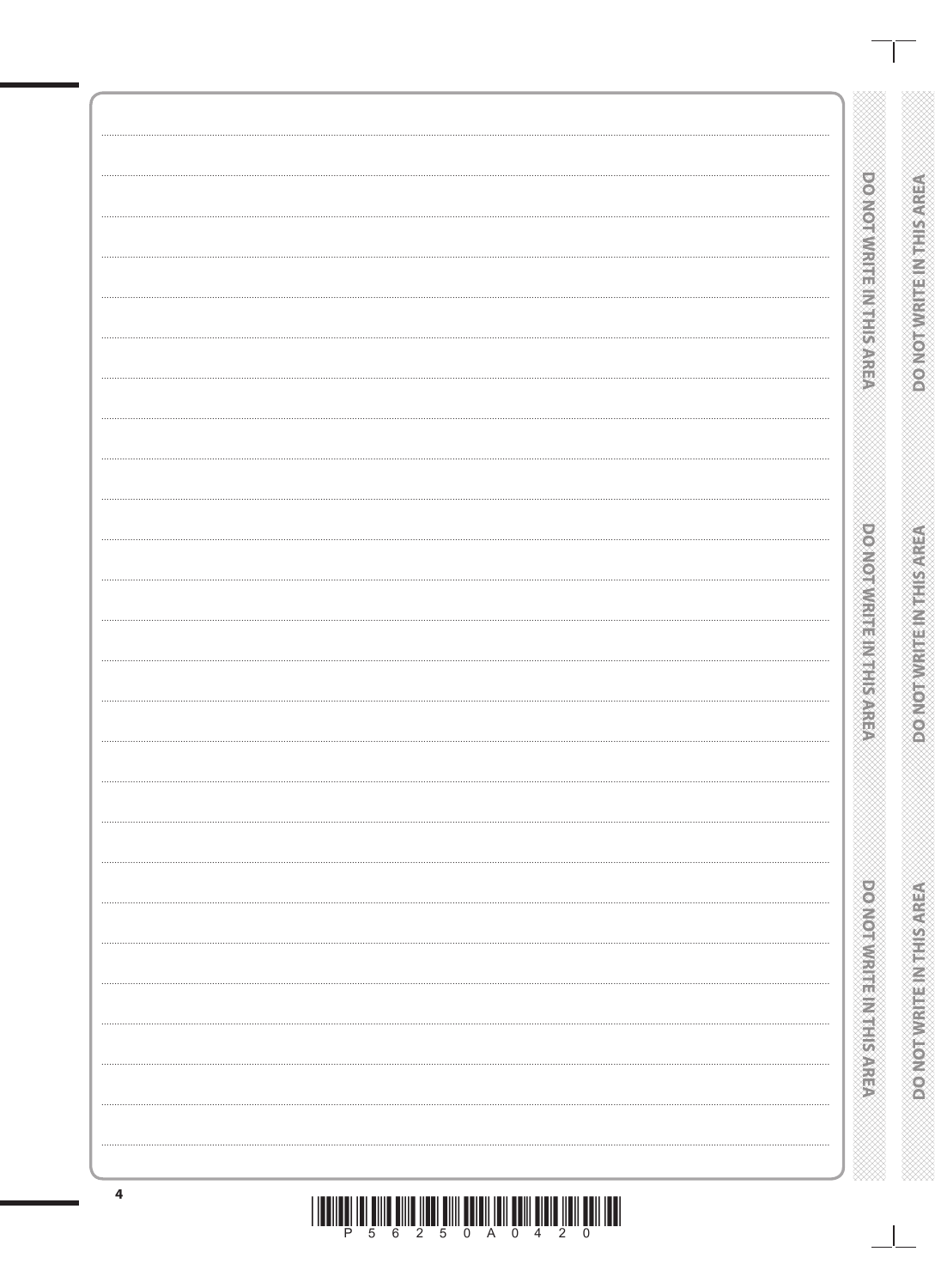| <b>DOMONATION EINVERTER</b><br>S)<br>Li<br>Ź<br>6<br>美国<br><b>DONOTWRITE WITH SARE</b><br>富富<br>Œ<br>V)<br>ĻĹ. |  |
|----------------------------------------------------------------------------------------------------------------|--|
| ria<br>Calendaria<br>Ca<br><b>DOMORATION REPORTS</b><br>Ë<br>В<br><b>WAREN</b><br><b>ROM</b><br>ğ              |  |

 $\mathbb{R}$ 

 $\perp$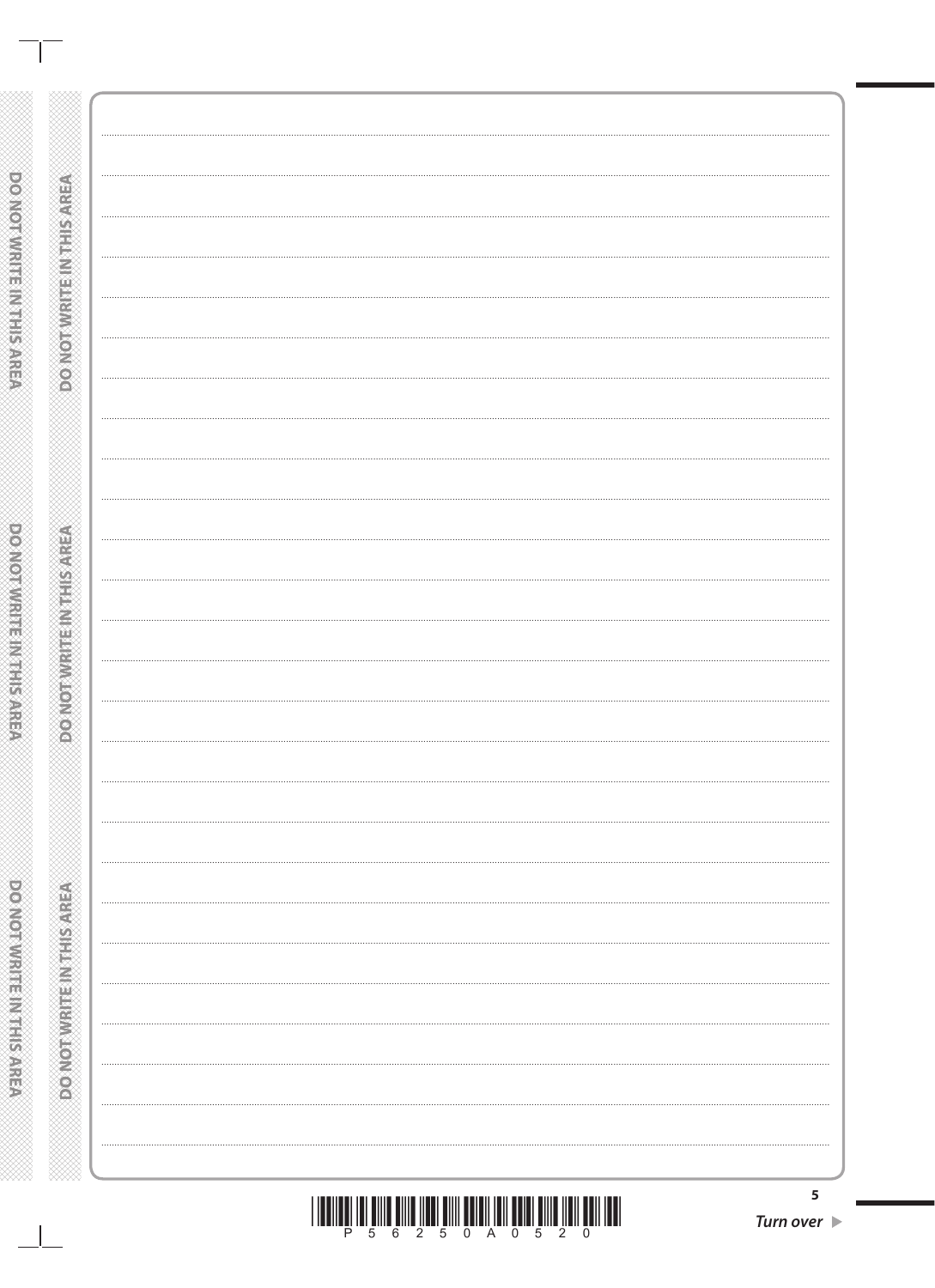| <u> I II dhe ka shi ama shah shi ama shi ka shekara mashrida n</u> |  |                       |  |  |  |  |  |
|--------------------------------------------------------------------|--|-----------------------|--|--|--|--|--|
|                                                                    |  | P 5 6 2 5 0 A 0 6 2 0 |  |  |  |  |  |

**DONOT WRITEINTHIS AREA** 

**PONOTWATE INTHIS AREA** 

**DO NOT WRITEIN THIS AREA**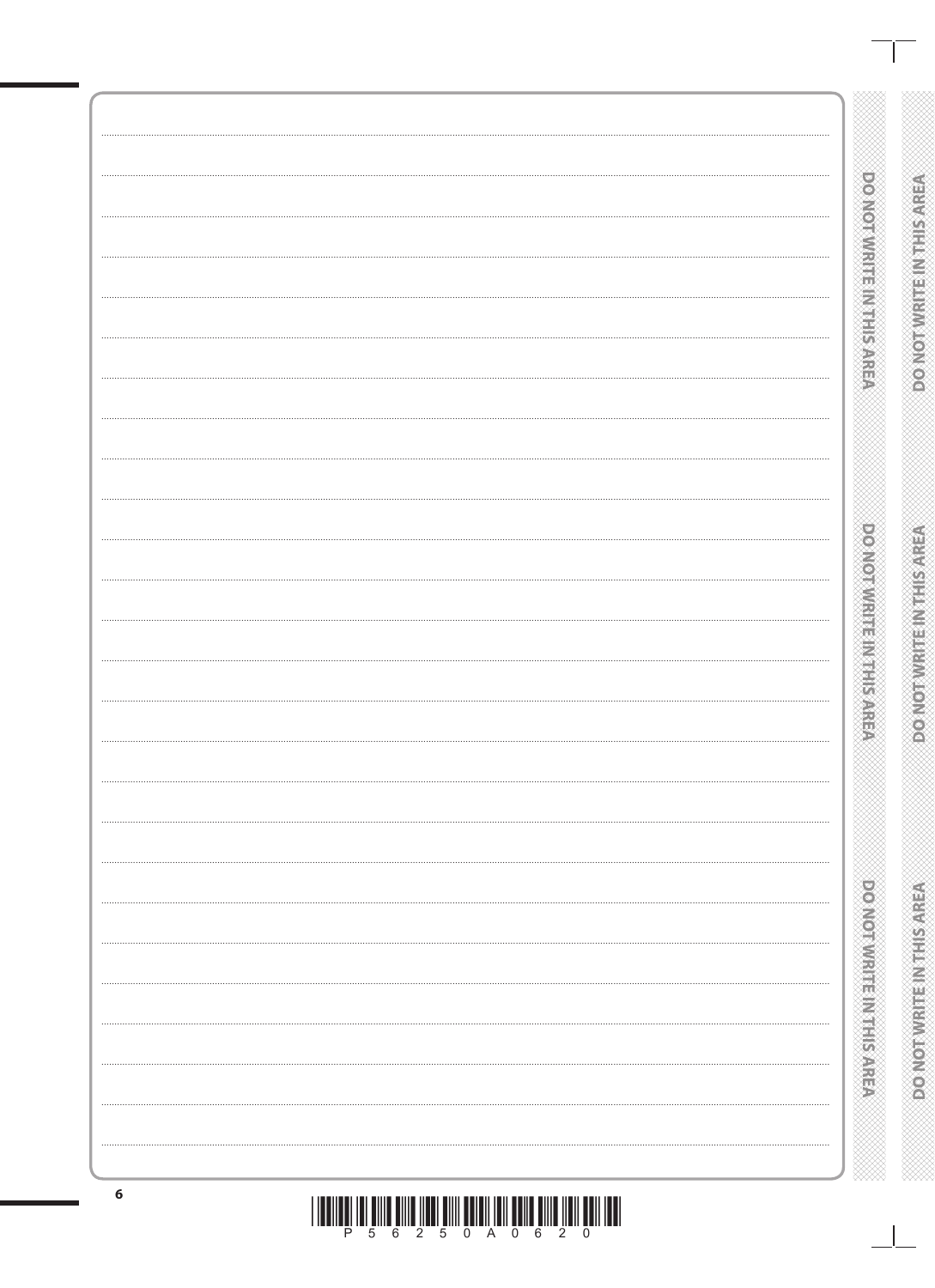| i<br>Ri<br><b>DOMORAWRITE MARKERS</b> | É<br><b>COSSIE</b><br>6<br>ä,<br>S.<br>Ŵ<br>o.<br>O<br>Ż<br>Ø<br>$\mathbf{\Omega}$ | <br> |
|---------------------------------------|------------------------------------------------------------------------------------|------|
| <b>DOMORATIVE SINGLE</b>              | G<br>F                                                                             |      |
| <b>DONOIMENTE IN ELECTRICIA</b>       | ra<br>Calendari<br>Ca<br>ť<br>ю<br><b>ESPERE</b><br>ğ                              |      |

 $\mathbb{R}$ 

 $\perp$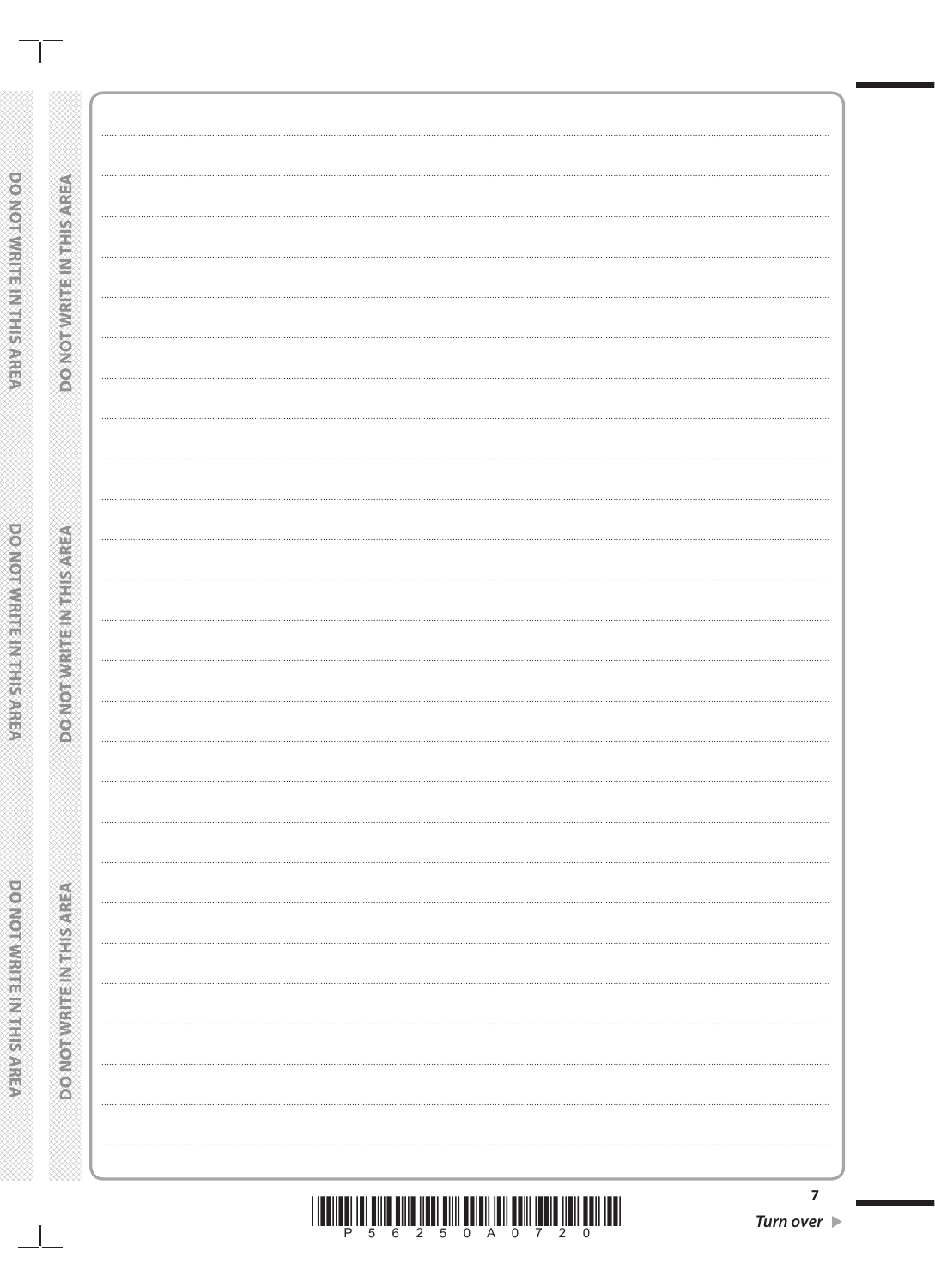| P 5 6 2 5 0 A 0 8 2 0 |  |  |  |  |  |  |
|-----------------------|--|--|--|--|--|--|

| <b>POSTO RIVERSIDENTI PROTECT</b>  |
|------------------------------------|
|                                    |
|                                    |
|                                    |
|                                    |
|                                    |
|                                    |
|                                    |
|                                    |
|                                    |
|                                    |
|                                    |
|                                    |
|                                    |
|                                    |
|                                    |
|                                    |
|                                    |
|                                    |
|                                    |
|                                    |
|                                    |
|                                    |
|                                    |
| <b>PONGRAPH CONTROLLER</b>         |
|                                    |
|                                    |
|                                    |
|                                    |
| 雲<br>.                             |
|                                    |
|                                    |
|                                    |
|                                    |
|                                    |
|                                    |
|                                    |
|                                    |
|                                    |
|                                    |
|                                    |
|                                    |
| professional state of the state of |
|                                    |
|                                    |
|                                    |
|                                    |
|                                    |
|                                    |
|                                    |
|                                    |
|                                    |
|                                    |
|                                    |

**DONOT WRITEINTHIS AREA** 

**PONOTWATE INTHIS AREA** 

**PONOTWRITEIN THIS AREA**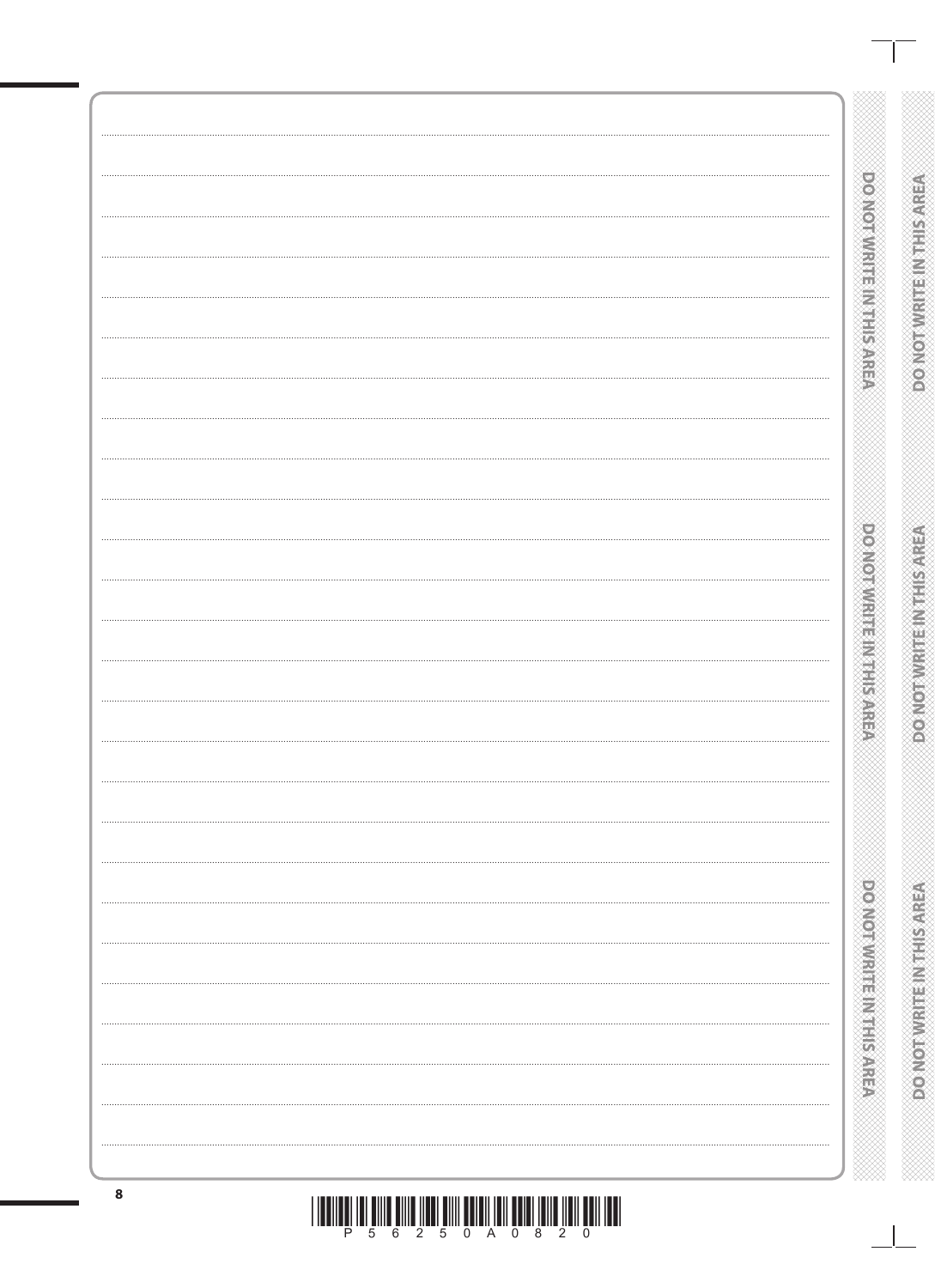$\mathbb{R}$ 

DO NOT WRITE IN THIS AREA

**DOWNWRITEINING** 

DOOMOTIVIRIUEIMENHONGER

 $\Box$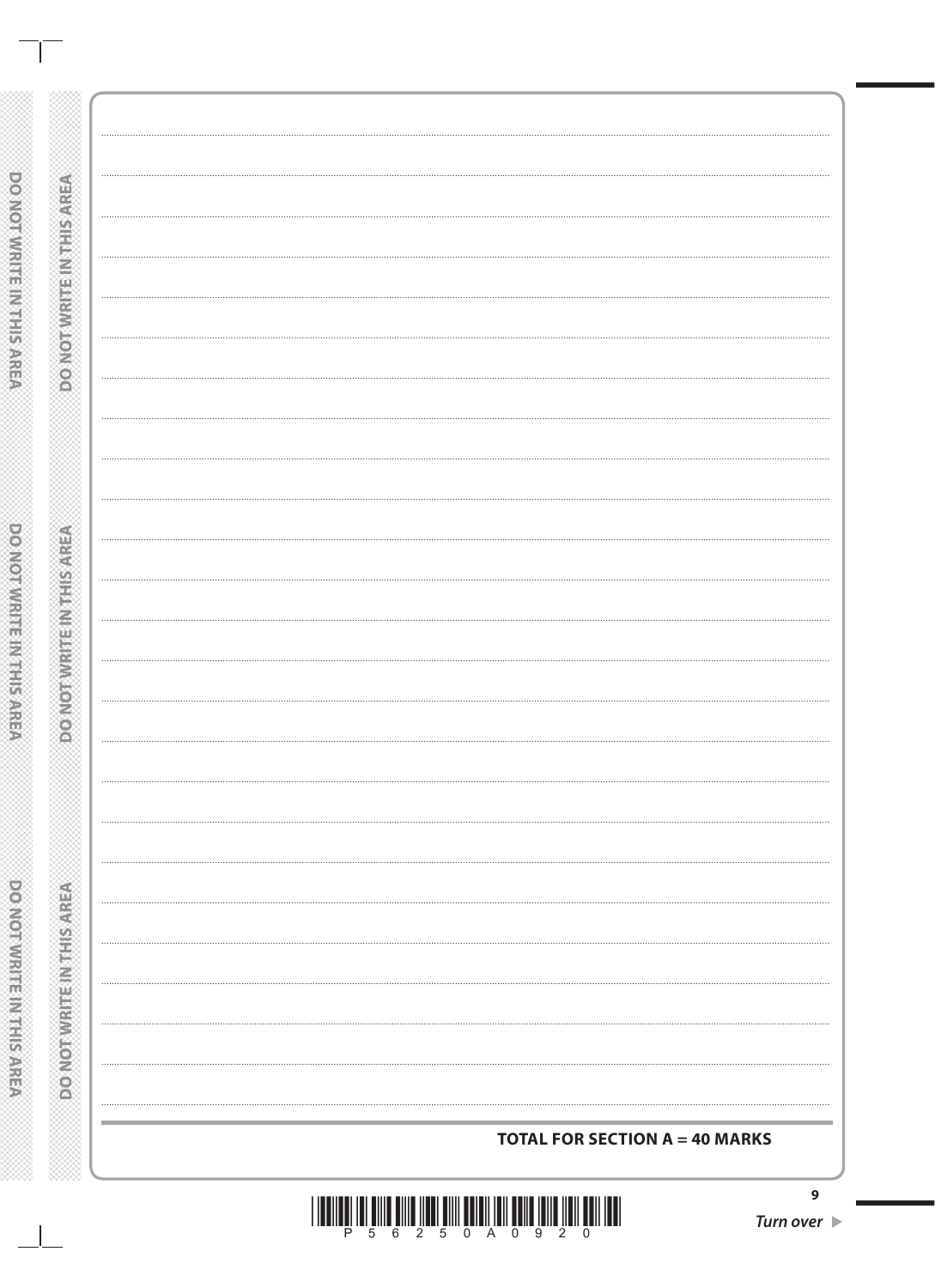| SECTION B: Post-1914 Literature |  |
|---------------------------------|--|
|---------------------------------|--|

Indicate which question you are answering by marking a cross in the box  $\boxtimes$ . If you change your mind, put a line through the box  $\boxtimes$  and then indicate your new question with a cross  $\boxtimes$ .

DOMOTIVIRIE IN THIS AREA

**DOMOTIVIRIENT IF IS AREA** 

DO NOT WRITE IN THIS AREA

**DOMOTIVISTEINTHIS AREA** 

**DOMORWATE INSTITUTION** 

**DO NOTWRITEINITIS AREA** 

| Chosen question number: | <b>Question 7</b><br>$\mathbb{X}$ | <b>Question 8</b><br>$\mathbb{R}$ | $\mathbb{R}$<br><b>Question 9</b> |
|-------------------------|-----------------------------------|-----------------------------------|-----------------------------------|
|                         | Question 10                       | Question 11                       | Question 12                       |
|                         | Question 13                       | Question 14                       | Question 15                       |
|                         | Question 16                       | Question 17                       | Question 18                       |
|                         | Question 19                       | Question 20                       | Question 21                       |
|                         | Question 22                       |                                   |                                   |
|                         |                                   |                                   |                                   |

Έ, <u>5 6 2 5 0 A 0 1 0 2 0</u>

 $1.1.1.1.1.1.1$ 

. . . . . . . . . . .

. . . . . . . . . . .

..........

. . . . . . . . . .

. . . . . . . . . . .

. . . . . . . . . . .

. . . . . . . . . .

..........

. . . . . . . . . .

..........

. . . . . . . . . .

..........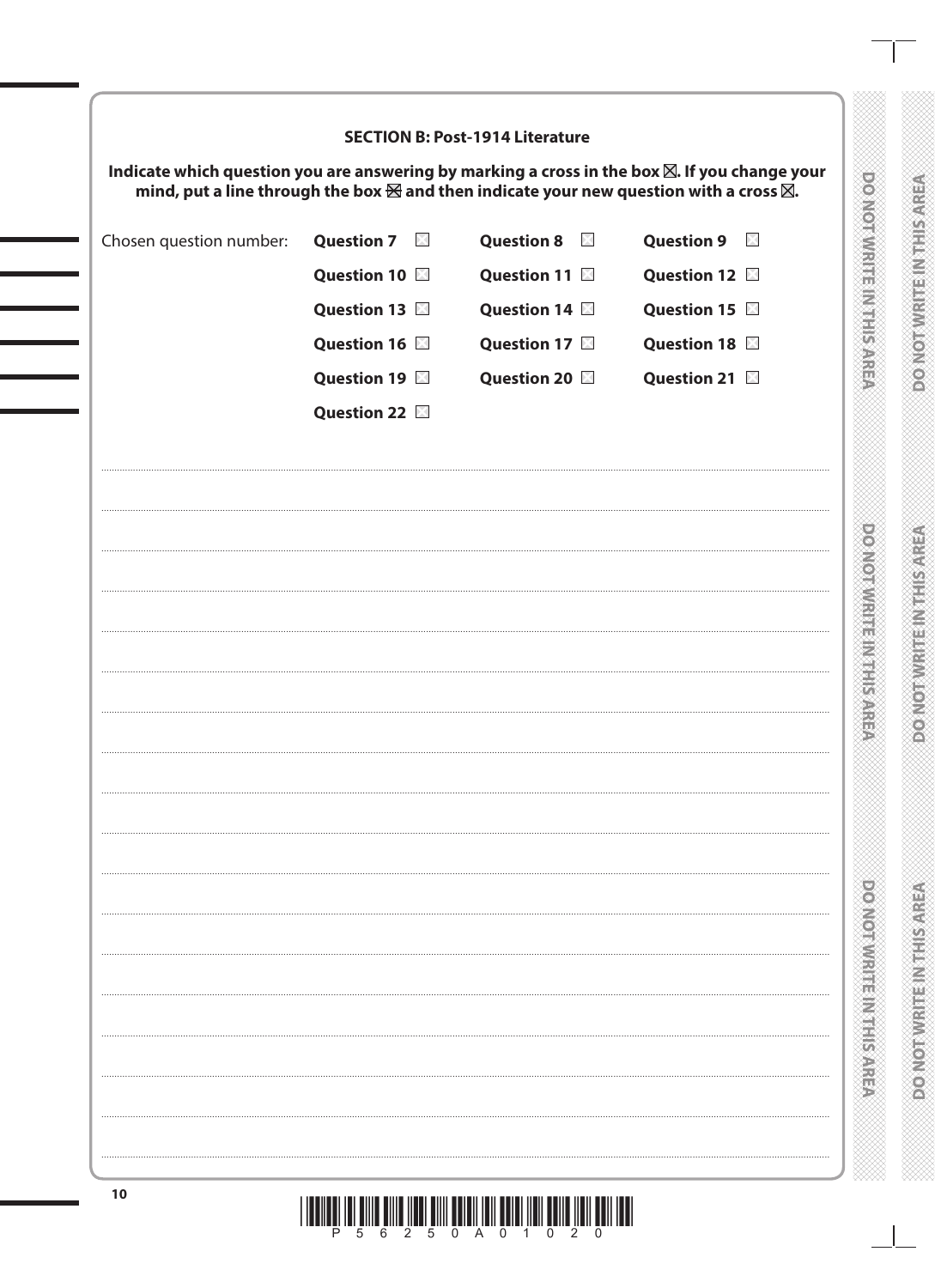a ka

DO NOTWRITE IN THIS AREA

**DOOMORDERMENTSKER** 

DOMOTIVIRIE IN THE AREA

 $\Box$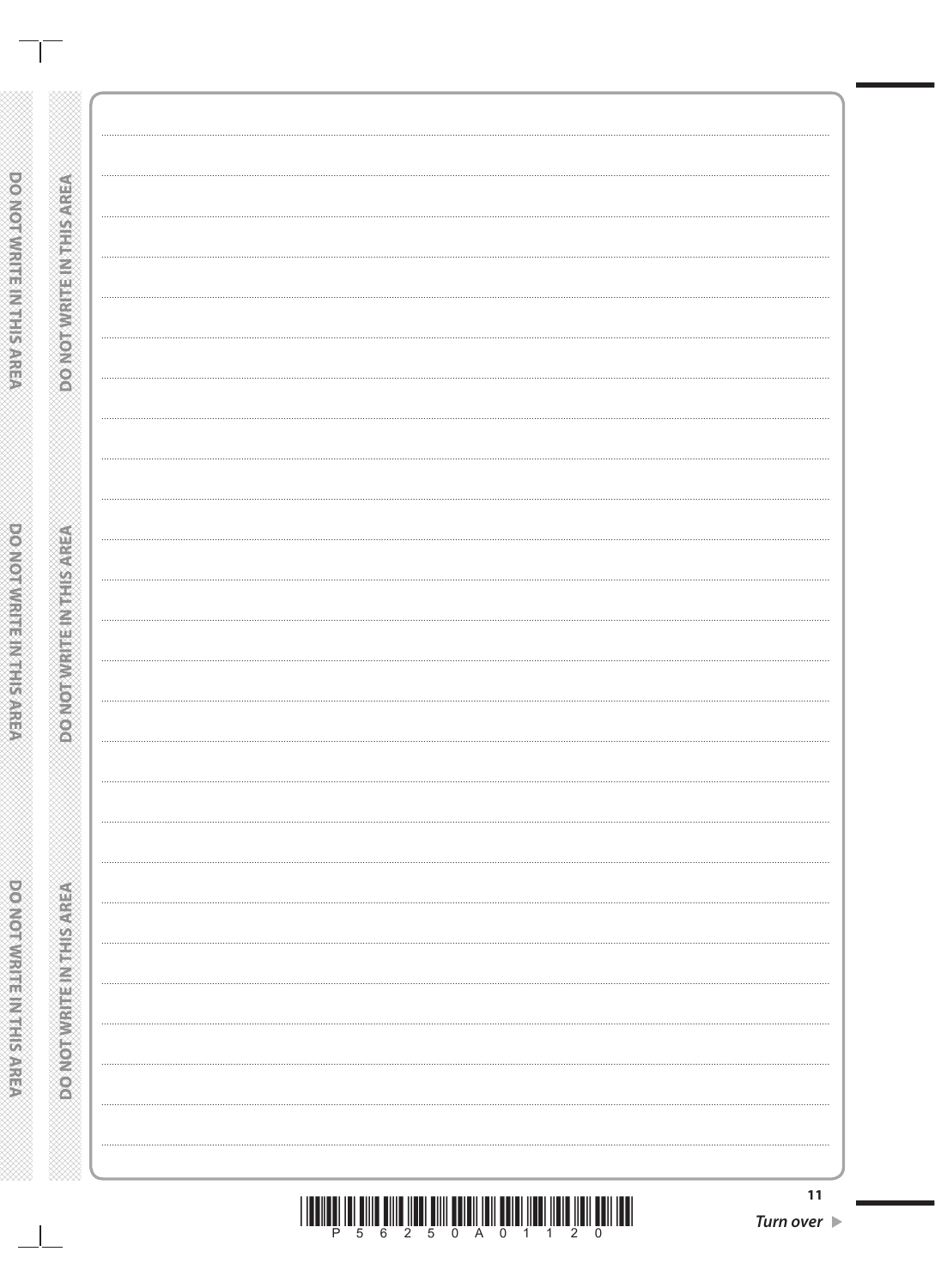|    | <b>DOO NORMAN SERVICE NAMES</b>           |                          |
|----|-------------------------------------------|--------------------------|
|    |                                           |                          |
|    |                                           |                          |
|    |                                           | <b>DOMOTHWATEM</b>       |
|    |                                           |                          |
|    |                                           |                          |
|    |                                           |                          |
|    |                                           |                          |
|    |                                           |                          |
|    |                                           | <b>THIS AREA</b>         |
|    |                                           |                          |
|    |                                           |                          |
|    | <b>FORD REPORT FOR THE REPORT OF SALE</b> |                          |
|    |                                           |                          |
|    |                                           |                          |
|    |                                           |                          |
|    |                                           |                          |
|    |                                           |                          |
|    |                                           |                          |
|    |                                           | <b>ADAM RESERVE BEES</b> |
|    |                                           |                          |
|    |                                           |                          |
|    |                                           |                          |
|    | <b>DO NO MARKET NEEDS ASSESS</b>          | e<br>C                   |
|    |                                           |                          |
|    |                                           |                          |
| 12 |                                           |                          |

I.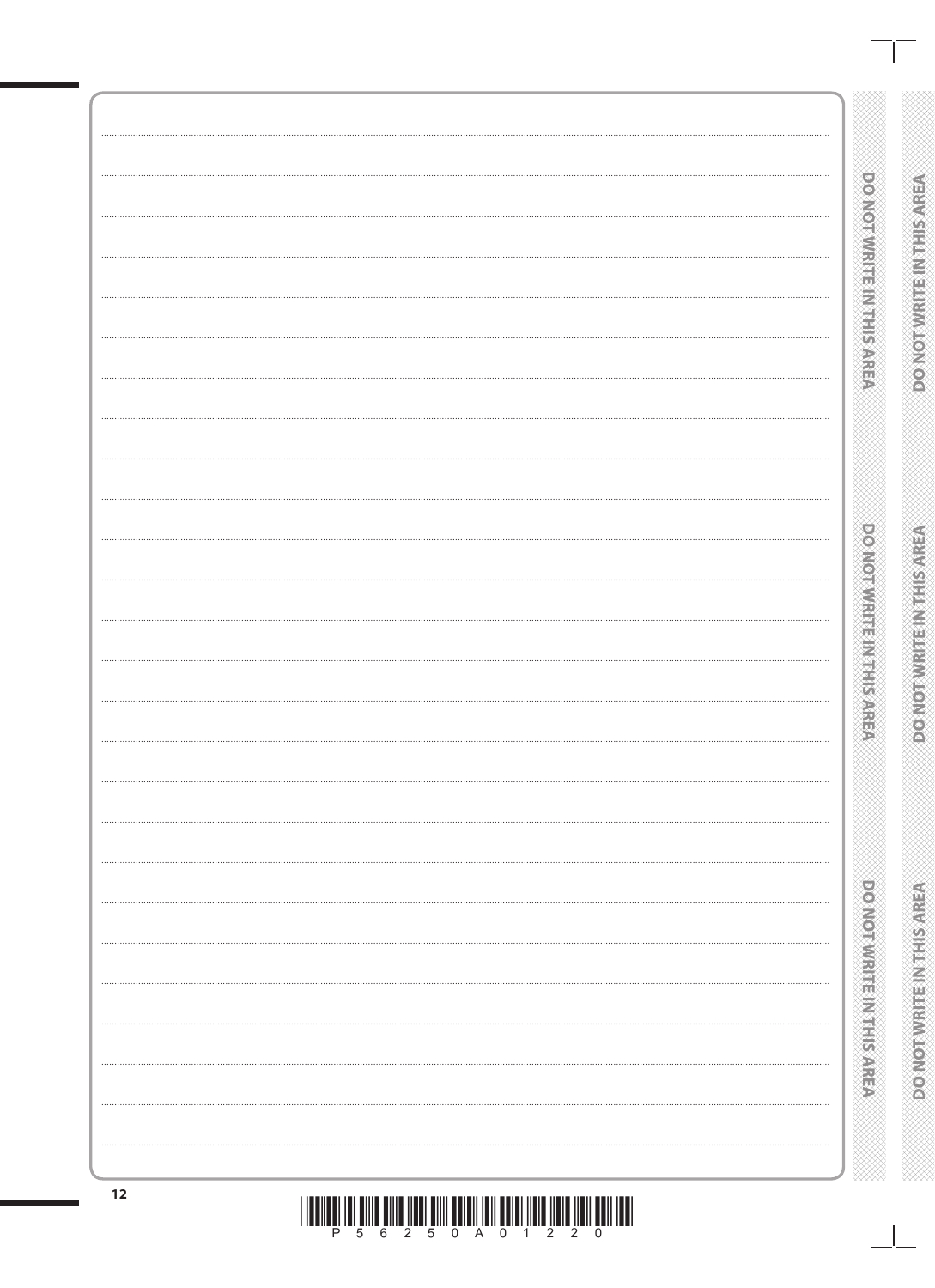| <b>ONOINER ENDER ANNO</b> |
|---------------------------|
|---------------------------|

a ka

 $\Box$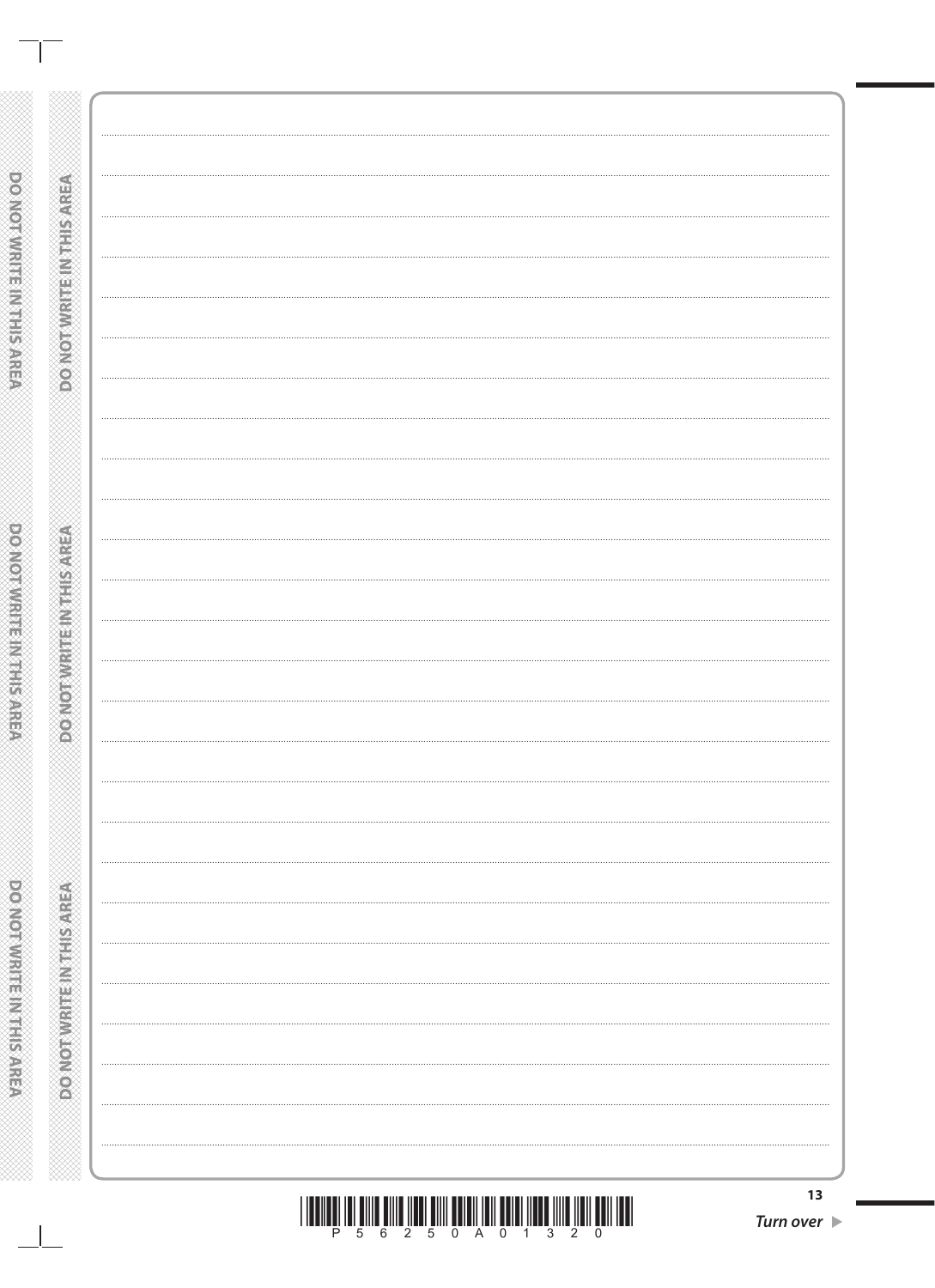| <b>RESINGER IN ESTADO NO PORTO</b> | <b>DOMOTOGRAPH</b>      | <b>DONORHER HANDLE</b>                    |
|------------------------------------|-------------------------|-------------------------------------------|
| <b>DONOSTIC PROFESSIONS</b>        | <b>PORT AND LEADERS</b> | <b>DOMOTIVE ENVIROPED</b><br>SS SS<br>SSS |
|                                    |                         |                                           |
|                                    |                         |                                           |
|                                    |                         |                                           |
|                                    |                         | <b>TION ONLY HOLL ONLY IN</b>             |

# $\begin{array}{c} \text{if} \ \text{if} \ \text{if} \ \text{if} \ \text{if} \ \text{if} \ \text{if} \ \text{if} \ \text{if} \ \text{if} \ \text{if} \ \text{if} \ \text{if} \ \text{if} \ \text{if} \ \text{if} \ \text{if} \ \text{if} \ \text{if} \ \text{if} \ \text{if} \ \text{if} \ \text{if} \ \text{if} \ \text{if} \ \text{if} \ \text{if} \ \text{if} \ \text{if} \ \text{if} \ \text{if} \ \text{if} \ \text{if} \ \text{if} \ \text{if} \ \text{$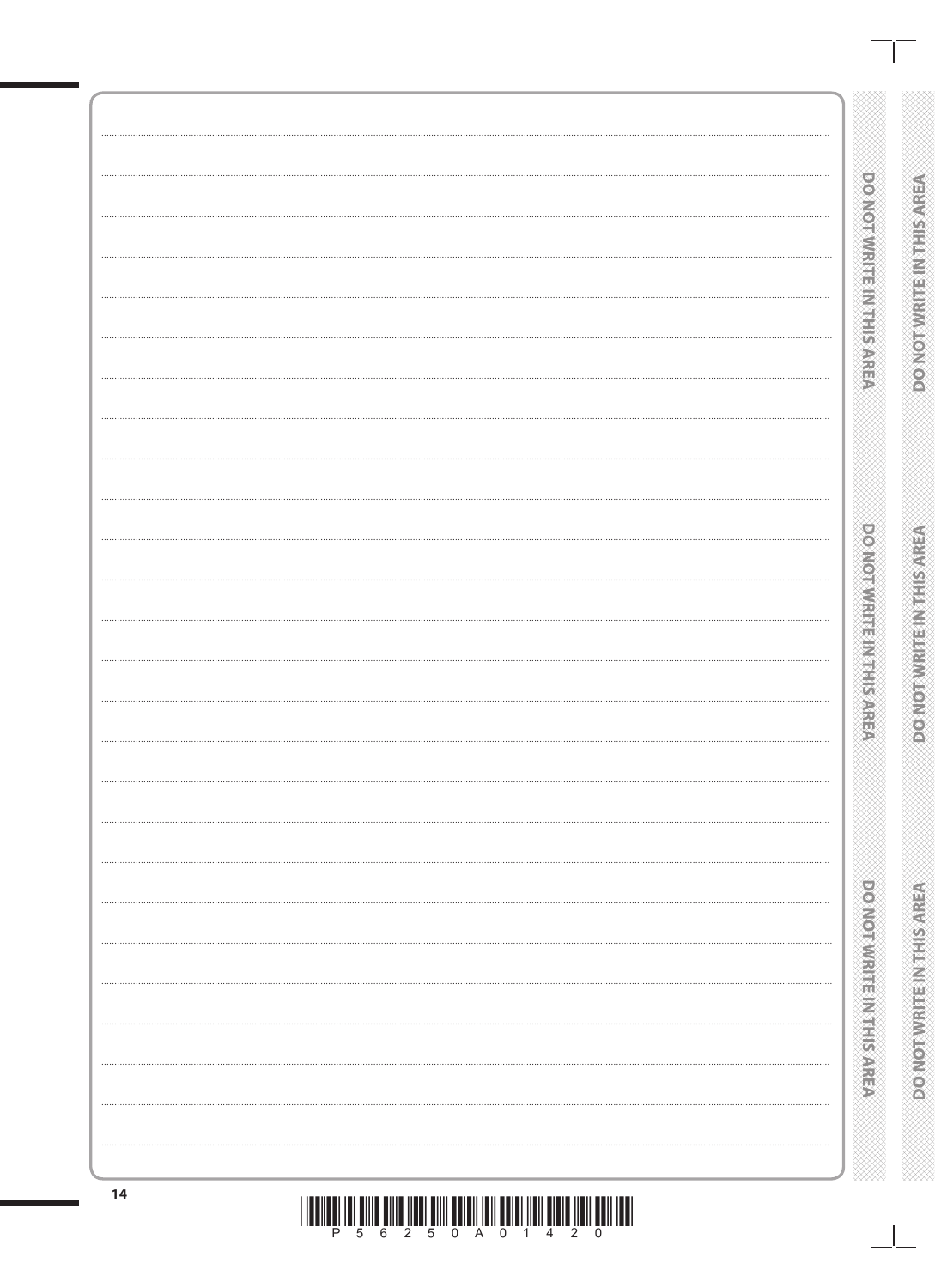a ka

 $\Box$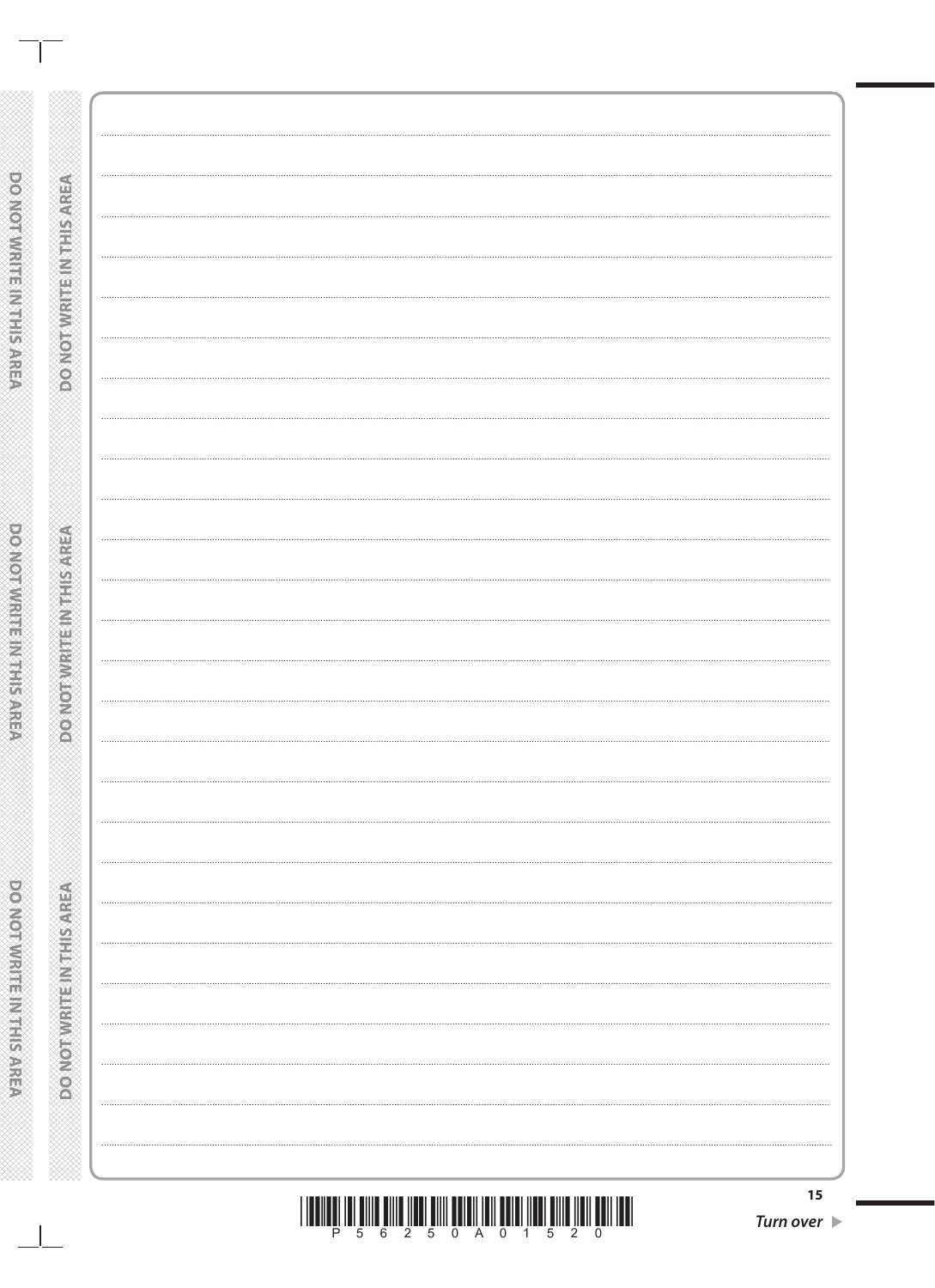|                                                                                                    | <b>PONONE REPORT</b>                                                                                        |                         |
|----------------------------------------------------------------------------------------------------|-------------------------------------------------------------------------------------------------------------|-------------------------|
|                                                                                                    |                                                                                                             | <b>Santan Estadores</b> |
|                                                                                                    |                                                                                                             |                         |
|                                                                                                    |                                                                                                             |                         |
|                                                                                                    |                                                                                                             |                         |
|                                                                                                    |                                                                                                             |                         |
|                                                                                                    |                                                                                                             |                         |
|                                                                                                    |                                                                                                             |                         |
|                                                                                                    |                                                                                                             |                         |
|                                                                                                    |                                                                                                             |                         |
|                                                                                                    |                                                                                                             |                         |
|                                                                                                    |                                                                                                             |                         |
|                                                                                                    | <b>Algebra Press, Paris, Press, Press, Paris, Press, Press, Press, Press, Press, Press, Press, Press, P</b> |                         |
|                                                                                                    |                                                                                                             | Ó.                      |
|                                                                                                    |                                                                                                             |                         |
|                                                                                                    |                                                                                                             |                         |
|                                                                                                    |                                                                                                             |                         |
|                                                                                                    |                                                                                                             |                         |
|                                                                                                    |                                                                                                             |                         |
|                                                                                                    |                                                                                                             |                         |
|                                                                                                    | <b>DOMOTIVE ENTERT STREET</b>                                                                               | <b>MELHING AGNOR</b>    |
|                                                                                                    |                                                                                                             |                         |
|                                                                                                    |                                                                                                             |                         |
|                                                                                                    |                                                                                                             |                         |
|                                                                                                    |                                                                                                             |                         |
| I<br>Ш<br>║╽<br>⊪⊪<br>⊪<br>P<br>5<br>6<br>5<br>0<br>$\mathbf 0$<br>6<br>$\mathbf 0$<br>2<br>Α<br>2 |                                                                                                             |                         |

 $\begin{minipage}{.4\linewidth} \begin{tabular}{l} \hline \textbf{1} & \textbf{2} & \textbf{3} & \textbf{4} & \textbf{5} & \textbf{6} & \textbf{6} & \textbf{7} & \textbf{8} & \textbf{9} & \textbf{10} & \textbf{10} & \textbf{10} & \textbf{10} & \textbf{10} & \textbf{10} & \textbf{10} & \textbf{10} & \textbf{10} & \textbf{10} & \textbf{10} & \textbf{10} & \textbf{10} & \textbf{10} & \textbf{10} & \textbf{10}$ 

 $\begin{minipage}{.4\linewidth} \begin{tabular}{l} \hline \textbf{1} & \textbf{2} & \textbf{3} & \textbf{4} & \textbf{5} & \textbf{6} & \textbf{6} & \textbf{7} & \textbf{8} & \textbf{9} & \textbf{10} & \textbf{10} & \textbf{10} & \textbf{10} & \textbf{10} & \textbf{10} & \textbf{10} & \textbf{10} & \textbf{10} & \textbf{10} & \textbf{10} & \textbf{10} & \textbf{10} & \textbf{10} & \textbf{10} & \textbf{10}$ 

..................................

 $\begin{minipage}{.4\linewidth} \begin{tabular}{l} \hline \textbf{1} & \textbf{2} & \textbf{3} & \textbf{4} & \textbf{5} & \textbf{6} & \textbf{6} & \textbf{7} & \textbf{8} & \textbf{9} & \textbf{10} & \textbf{10} & \textbf{10} & \textbf{10} & \textbf{10} & \textbf{10} & \textbf{10} & \textbf{10} & \textbf{10} & \textbf{10} & \textbf{10} & \textbf{10} & \textbf{10} & \textbf{10} & \textbf{10} & \textbf{10}$ 

. . . . . . .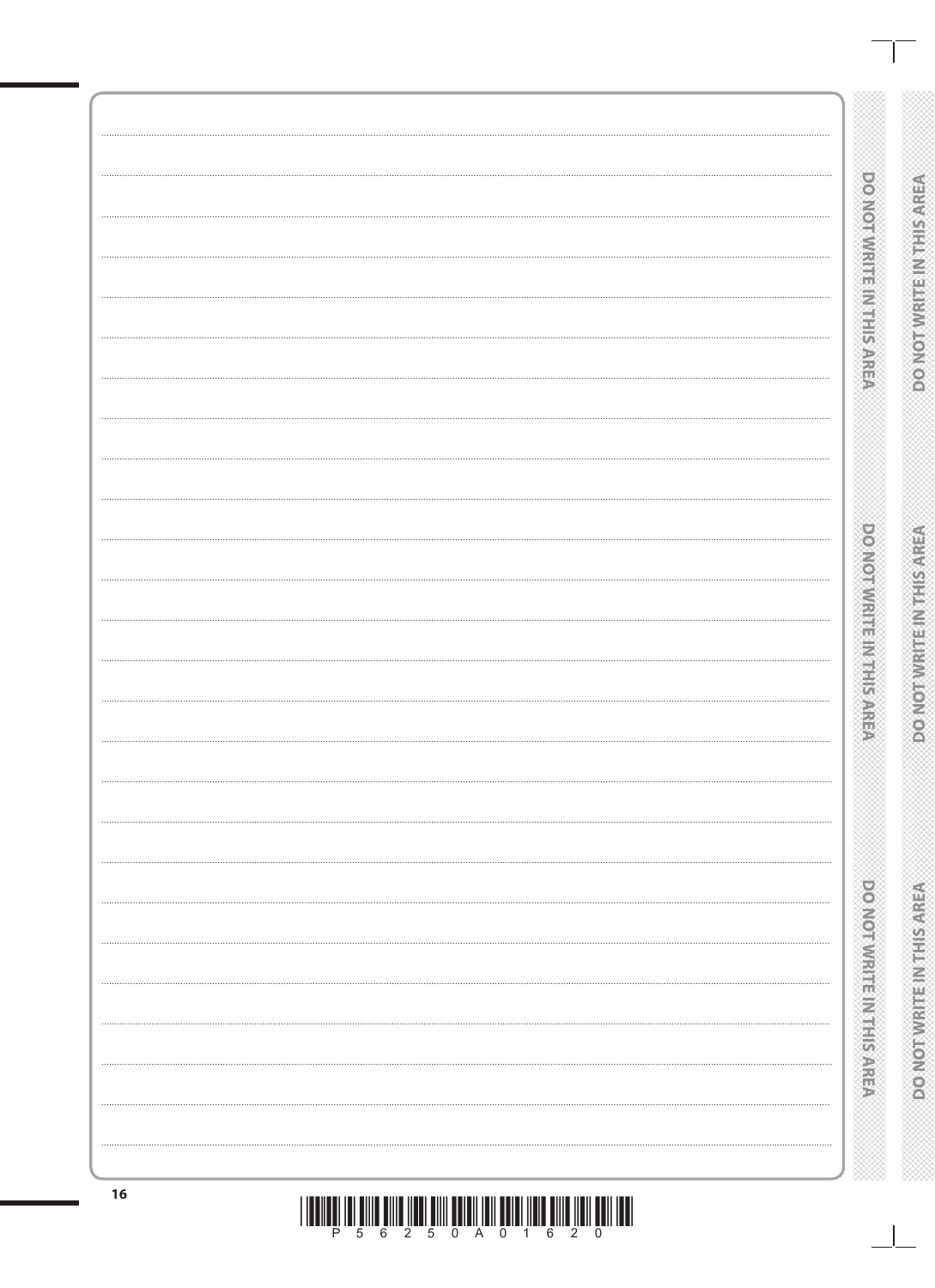| <br><br><br><br><br> |  |  |
|----------------------|--|--|
|                      |  |  |
|                      |  |  |
|                      |  |  |
|                      |  |  |
|                      |  |  |
|                      |  |  |
|                      |  |  |
|                      |  |  |

 $\Box$ 

DONOTWRITE IN THIS AREA

**DOWNWHITEINIANSWER** 

DO NOT WRITE IN THIS AREA

 $\frac{1}{2}$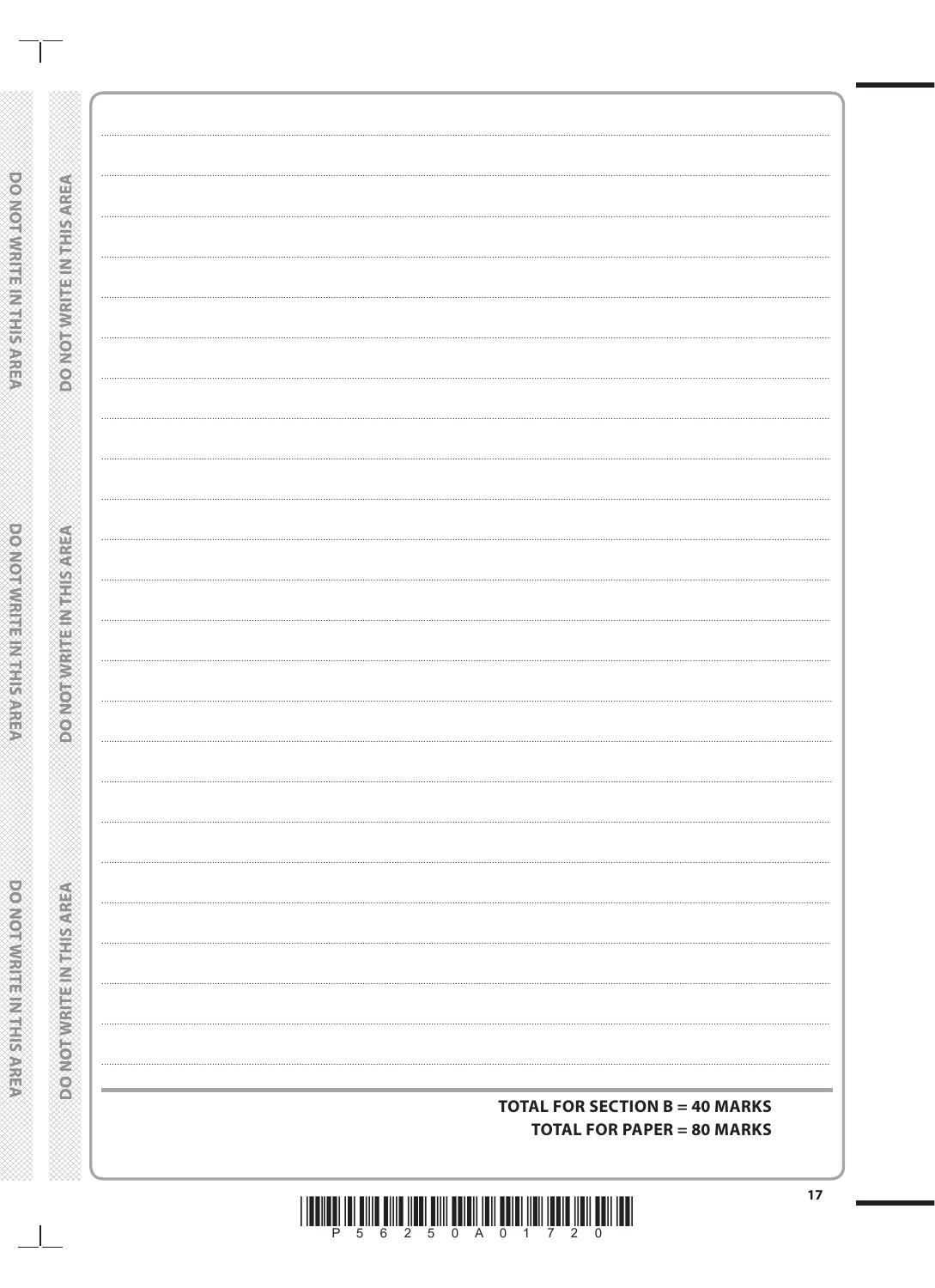## 

**DOMOTWRITEINITHISAREA** 

**DONOTWRITE IN THIS AREA** 

DONOTWRITEINTHISAREA

**DONORVIBRE INTHIS AREA** 

**BLANK PAGE**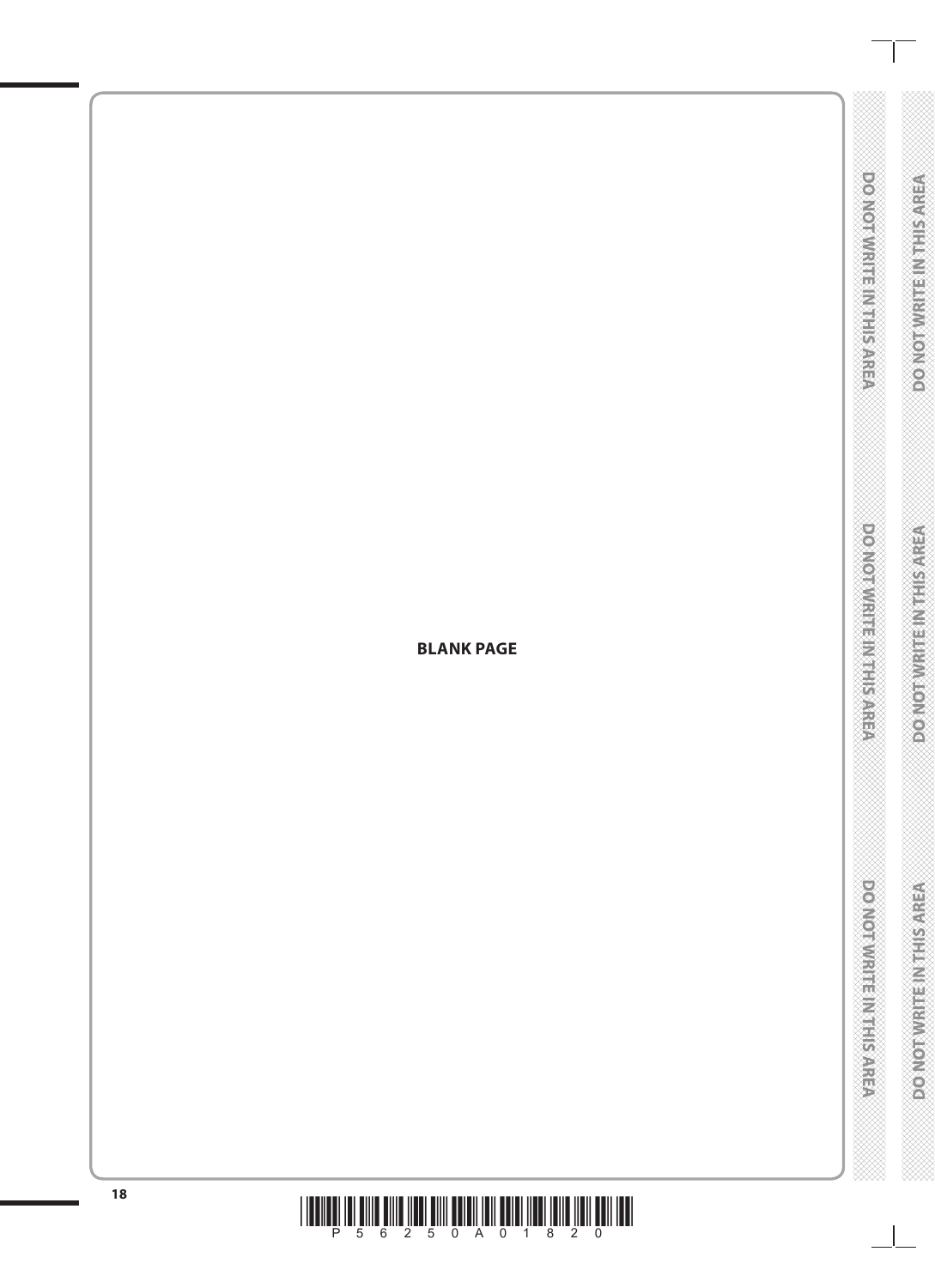$\sim 1$ 

**DOMORWIGHT INTHISAREA** 

**DO NOTAVATE INTERVERS** 

DONOT WRITEIN THIS AREA

**BLANK PAGE**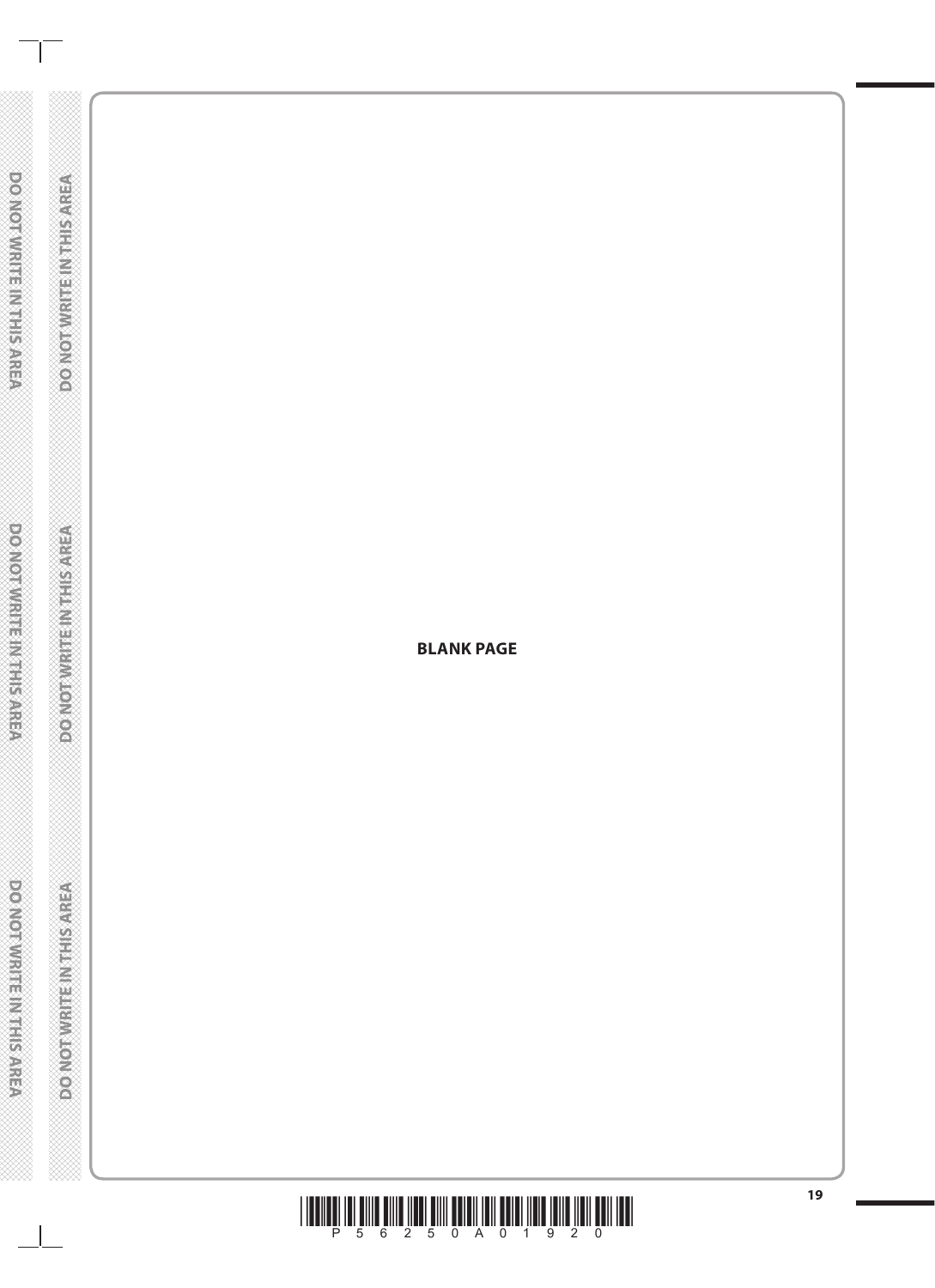# 

**BLANK PAGE** 

20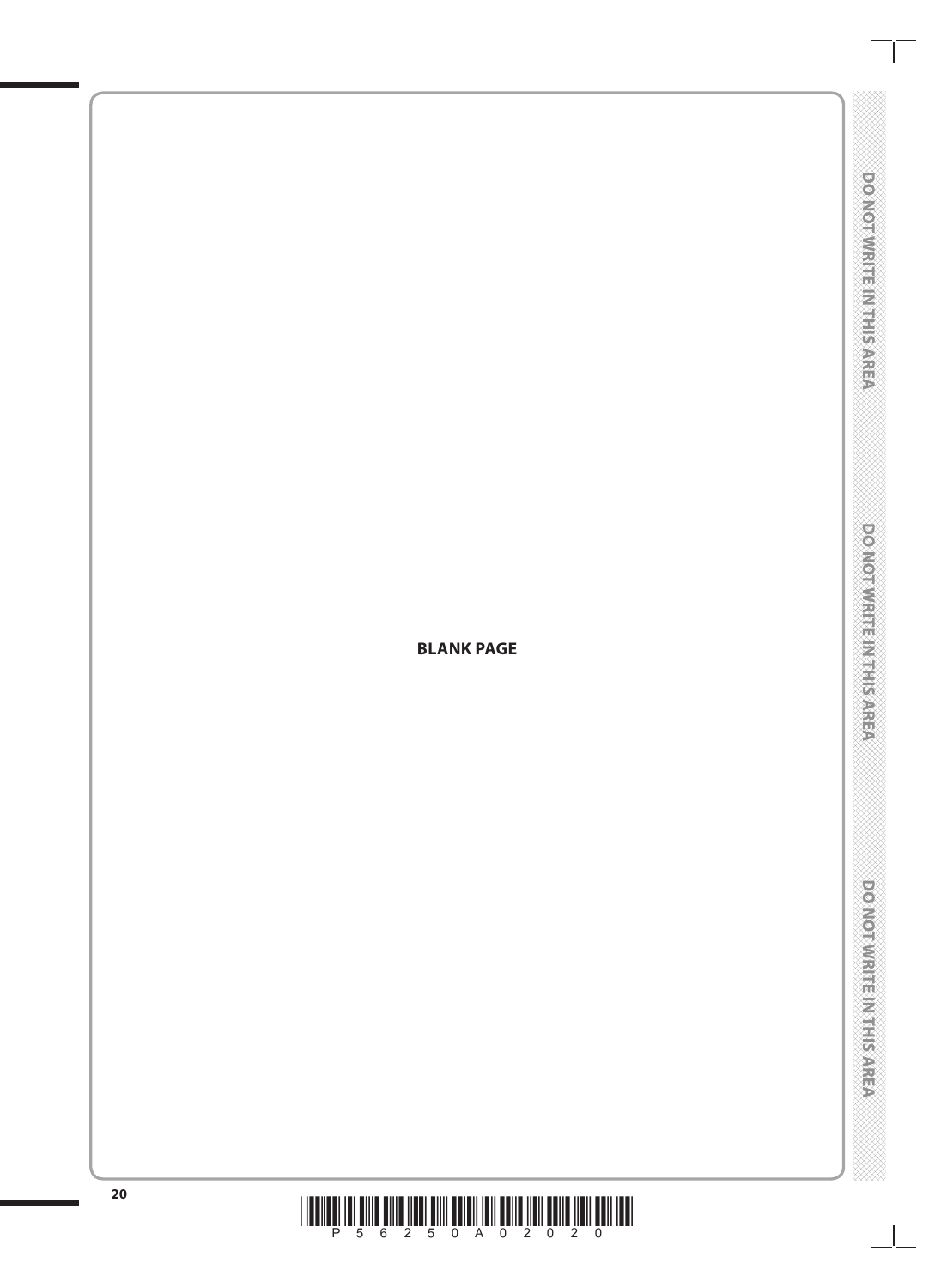### **Wednesday 15 May 2019**

Afternoon (Time: 1 hour 45 minutes) Paper Reference **1ET0/01** 

### **English Literature**

**Paper 1: Shakespeare and Post-1914 Literature**

**Questions and Extracts Booklet**







*Turn over*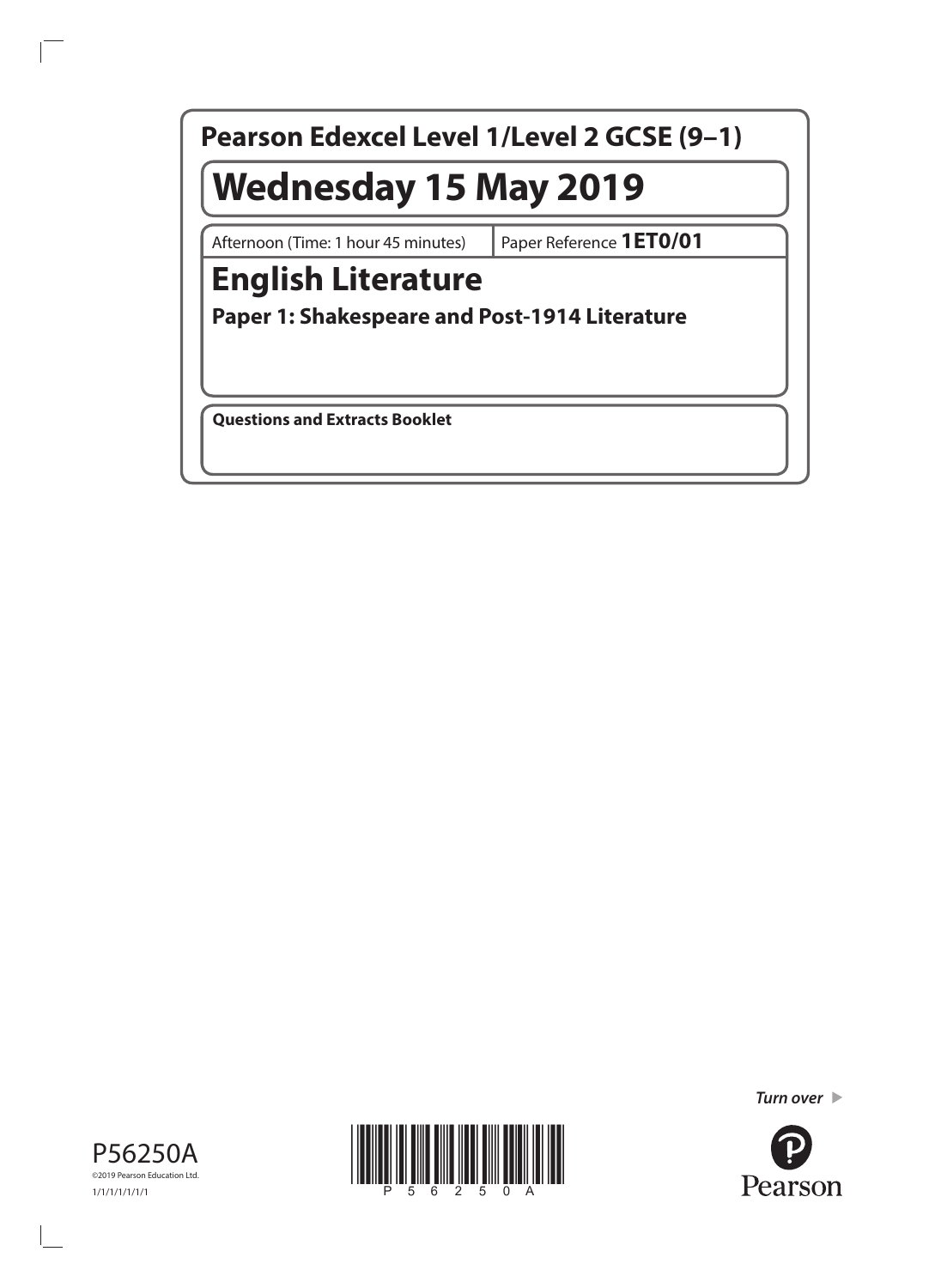#### **BLANK PAGE**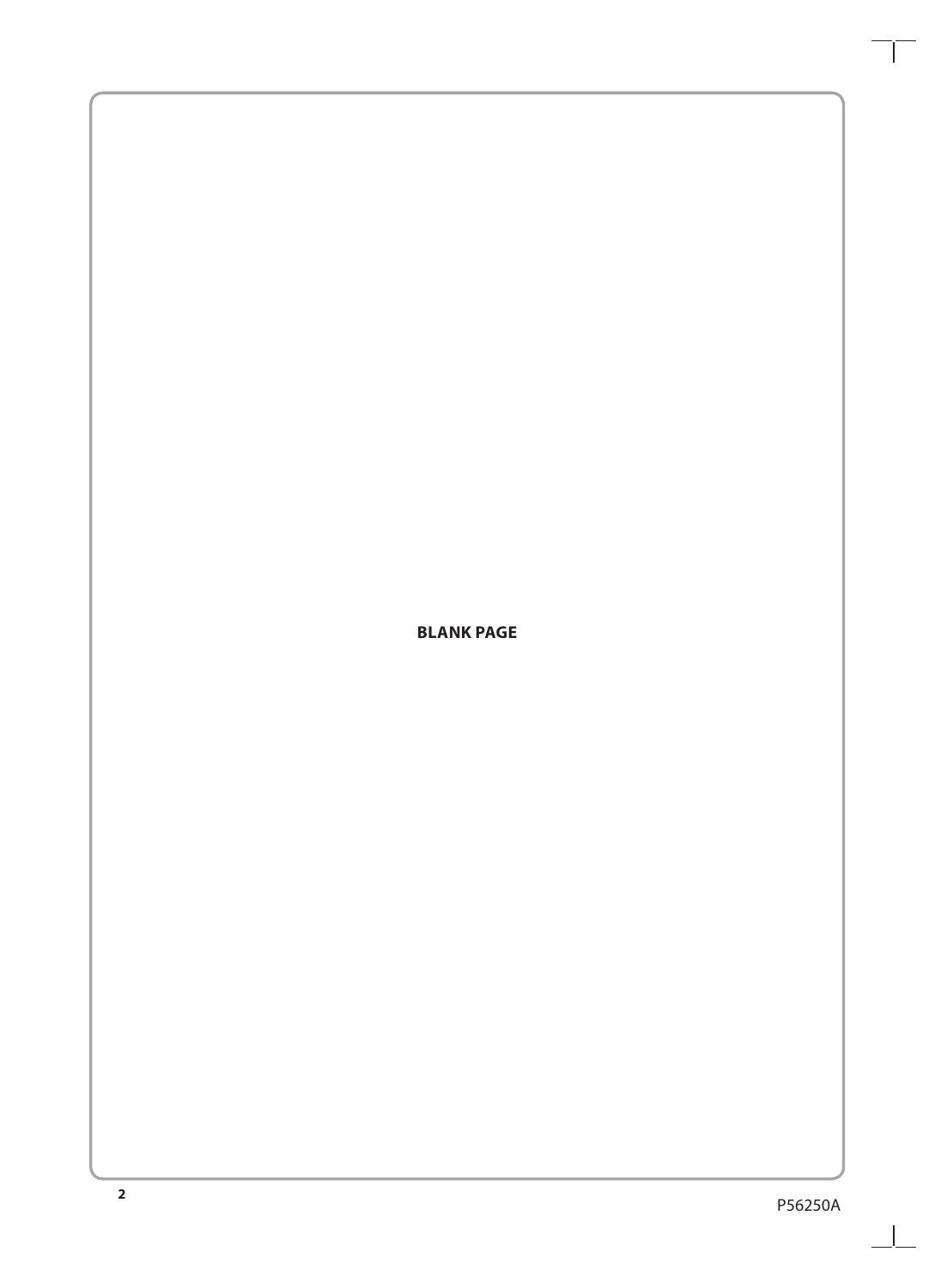#### **Answer the question on ONE text from Section A and ONE text from Section B.**

#### **The extracts for use with Section A are in this question paper.**

| <b>Section A - Shakespeare</b>                | Page |
|-----------------------------------------------|------|
| 1(a) and $1(b)$ – Macbeth                     | 4    |
| $2(a)$ and $2(b)$ – The Tempest               | 6    |
| $3(a)$ and $3(b)$ – Romeo and Juliet          | 8    |
| $4(a)$ and $4(b)$ – Much Ado About Nothing    | 10   |
| 5(a) and $5(b)$ – Twelfth Night               | 12   |
| 6(a) and 6(b) - The Merchant of Venice        | 14   |
| Section B - Post-1914 Literature              | Page |
| <b>EITHER</b>                                 |      |
| <b>British Play</b>                           |      |
| 7 OR 8 - An Inspector Calls: J B Priestley    | 16   |
| 9 OR 10 - Hobson's Choice: Harold Brighouse   | 17   |
| 11 OR 12 - Blood Brothers: Willy Russell      | 18   |
| 13 OR 14 - Journey's End: R C Sherriff        | 19   |
| <b>OR</b>                                     |      |
| <b>British Novel</b>                          |      |
| 15 OR 16 - Animal Farm: George Orwell         | 20   |
| 17 OR 18 - Lord of the Flies: William Golding | 21   |
| 19 OR 20 - Anita and Me: Meera Syal           | 22   |
| 21 OR 22 - The Woman in Black: Susan Hill     | 23   |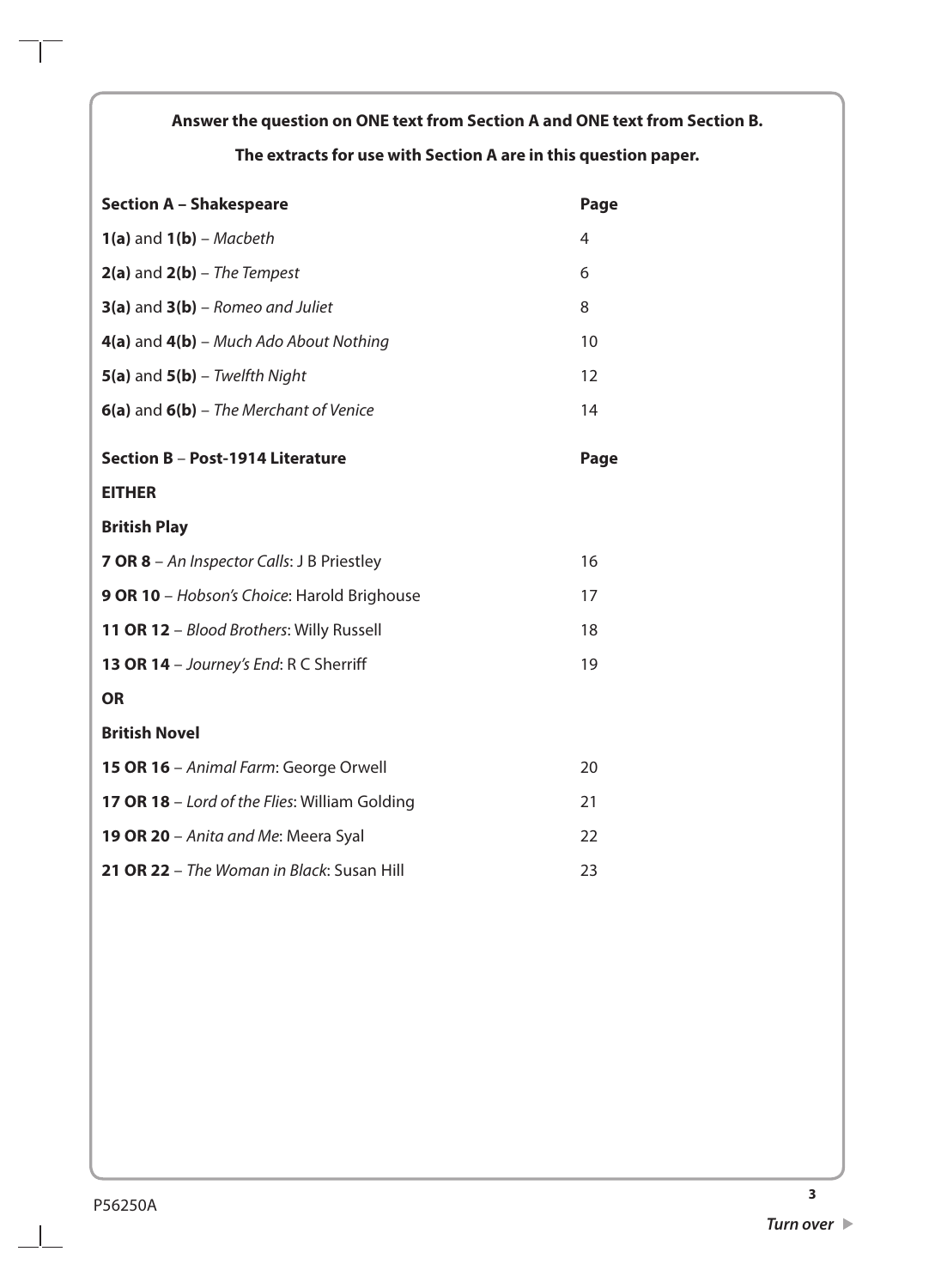#### **SECTION A: Shakespeare**

#### **Answer the question on ONE text from this section.**

#### **You should spend about 55 minutes on this section.**

#### **You should divide your time equally between parts (a) and (b) of the question.**

#### *Macbeth* **– from Act 2 Scene 3, lines 1 to 32**

*In this extract, the Porter is at the castle gates.*

#### PORTER

| 5  |
|----|
|    |
|    |
|    |
|    |
| 10 |
|    |
|    |
|    |
|    |
| 15 |
|    |
|    |
|    |
|    |
| 20 |
|    |
|    |
|    |
|    |
|    |
|    |
|    |
|    |
|    |
|    |
| 25 |
|    |
|    |

Marry, sir, nose-painting, sleep and urine. Lechery, sir, it provokes and unprovokes: it provokes the desire, but it takes away the performance. Therefore, much drink may be said to be an equivocator with lechery: it makes him and it mars him; it sets him on, and it takes him off; it persuades him, and disheartens him; makes him stand to, and not stand to.

30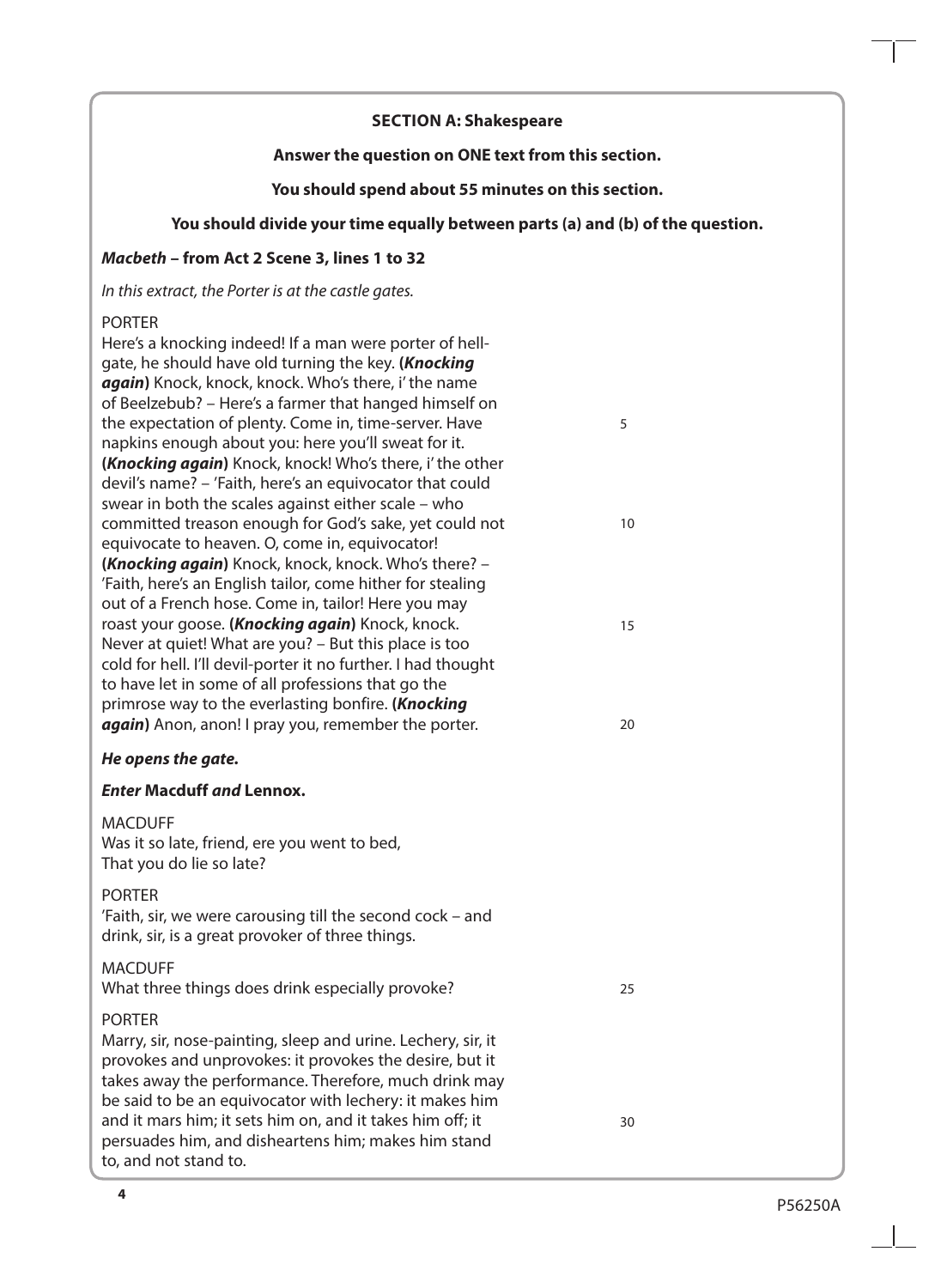| (a) Explore how Shakespeare presents the character of the Porter in this extract.                    |                                     |
|------------------------------------------------------------------------------------------------------|-------------------------------------|
| Refer closely to the extract in your answer.                                                         | (20)                                |
| (b) In this extract, the Porter is imagining he is letting in evil visitors at the gates of<br>Hell. |                                     |
| Explain the importance of evil <b>elsewhere</b> in the play.                                         |                                     |
| In your answer, you <b>must</b> consider:                                                            |                                     |
| how evil is shown<br>$\bullet$                                                                       |                                     |
| the reasons for evil within the play.<br>$\bullet$                                                   |                                     |
| You <b>must</b> refer to the context of the play in your answer.                                     |                                     |
|                                                                                                      | (20)                                |
|                                                                                                      |                                     |
|                                                                                                      | (Total for Question $1 = 40$ marks) |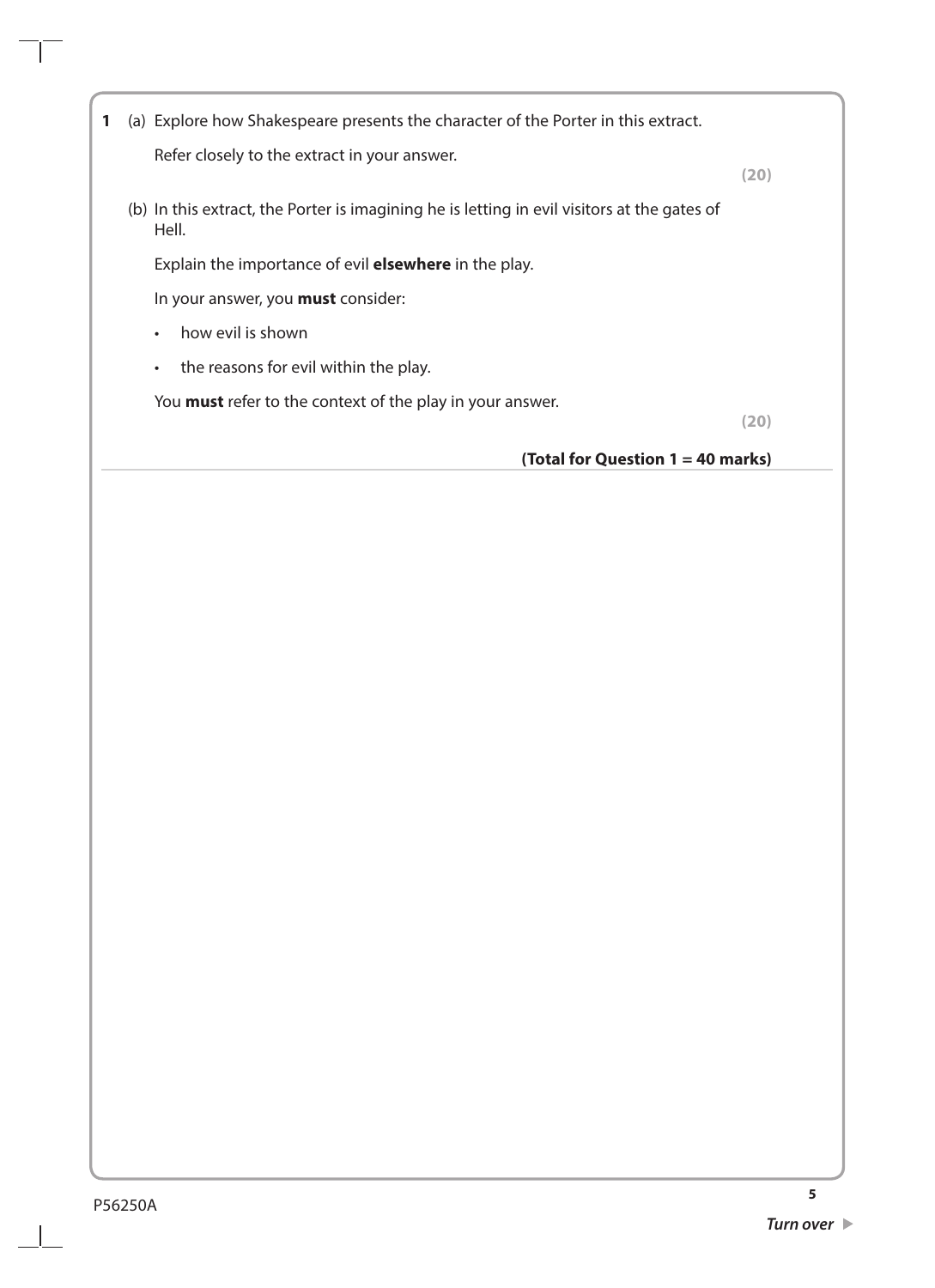| The Tempest – from Act 5 Scene 1, lines 307 to 318 and the Epilogue                                                                                                                                                                                                                        |     |
|--------------------------------------------------------------------------------------------------------------------------------------------------------------------------------------------------------------------------------------------------------------------------------------------|-----|
| In this extract, Prospero is releasing all his prisoners and concluding the play.                                                                                                                                                                                                          |     |
| <b>PROSPERO</b><br>I'll bring you to your ship, and so to Naples,<br>Where I have hope to see the nuptial<br>Of these our dear-beloved solemnized;<br>And thence retire me to my Milan, where<br>Every third thought shall be my grave.                                                    | 310 |
| <b>ALONSO</b>                                                                                                                                                                                                                                                                              |     |
| I long<br>To hear the story of your life, which must<br>Take the ear strangely.                                                                                                                                                                                                            |     |
| <b>PROSPERO</b>                                                                                                                                                                                                                                                                            |     |
| I'll deliver all -<br>And promise you calm seas, auspicious gales,<br>And sail so expeditious, that shall catch<br>Your royal fleet far off. (To ARIEL) My Ariel, chick,<br>That is thy charge. Then to the elements<br>Be free, and fare thou well! (To ALONSO) Please you,<br>draw near. | 315 |
| <b>Exit ARIEL, ALONSO and the others move away towards</b><br>PROSPERO'S cave. Only PROSPERO remains.                                                                                                                                                                                      |     |
| <b>EPILOGUE</b>                                                                                                                                                                                                                                                                            |     |
| Spoken by PROSPERO (to the audience).                                                                                                                                                                                                                                                      |     |
| Now my charms are all o'erthrown,<br>And what strength I have's mine own -                                                                                                                                                                                                                 |     |
| Which is most faint. Now 'tis true                                                                                                                                                                                                                                                         |     |
| I must be here confined by you,<br>Or sent to Naples. Let me not,<br>Since I have my dukedom got<br>And pardoned the deceiver, dwell<br>In this bare island by your spell;                                                                                                                 | 5   |
| But release me from my bands<br>With the help of your good hands.<br>Gentle breath of yours my sails<br>Must fill, or else my project fails -<br>Which was to please. Now I want                                                                                                           | 10  |
| Spirits to enforce, Art to enchant;<br>And my ending is despair,<br>Unless I be relieved by prayer,<br>Which pierces so that it assaults<br>Mercy itself and frees all faults.                                                                                                             | 15  |
| As you from crimes would pardoned be,<br>Let your indulgence set me free.                                                                                                                                                                                                                  | 20  |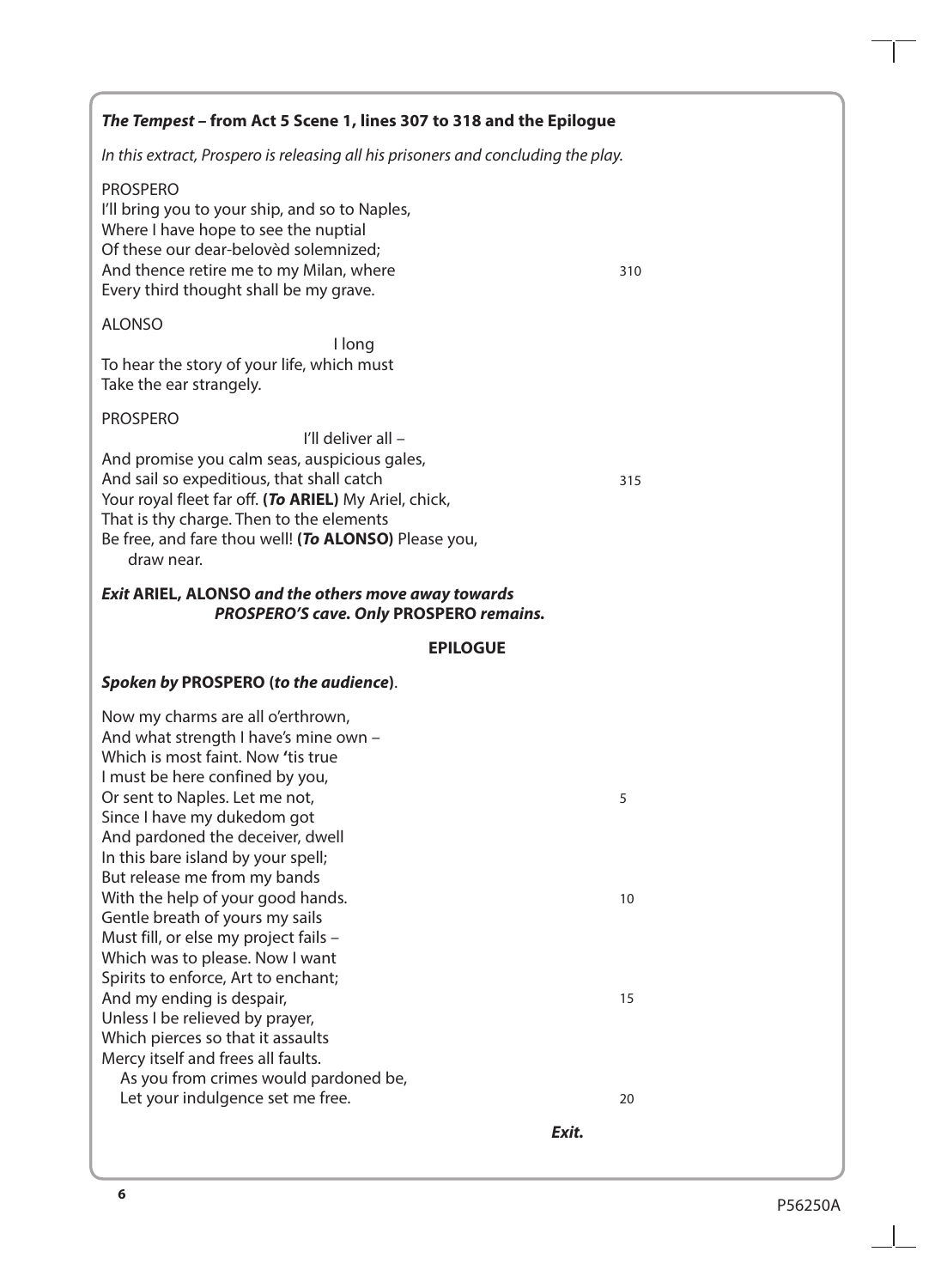| $\mathbf{2}$ | (a) Explore how Shakespeare presents the character of Prospero in this extract.        |      |
|--------------|----------------------------------------------------------------------------------------|------|
|              | Refer closely to the extract in your answer.                                           | (20) |
|              | (b) In this extract, Prospero uses his position of authority to release his prisoners. |      |
|              | Explain the importance of authority <b>elsewhere</b> in the play.                      |      |
|              | In your answer, you must consider:                                                     |      |
|              | who demonstrates a position of authority in the play<br>٠                              |      |
|              | how this control is shown.<br>$\bullet$                                                |      |
|              | You <b>must</b> refer to the context of the play in your answer.                       | (20) |
|              |                                                                                        |      |

**(Total for Question 2 = 40 marks)**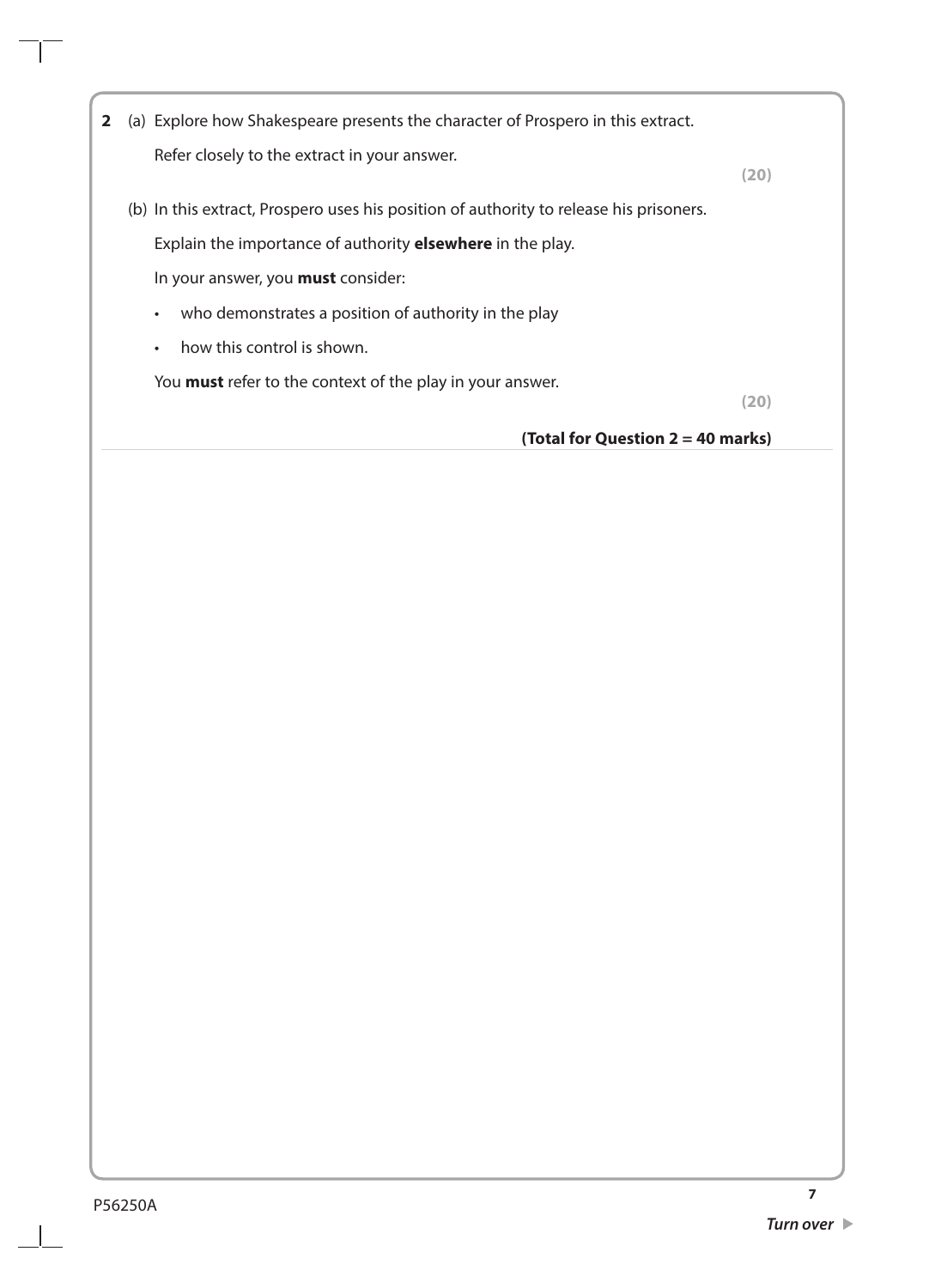#### *Romeo and Juliet* **- from Act 4 Scene 3, lines 14 to 45**

*In this extract, Juliet is thinking about taking the potion.*

| <b>JULIET</b>                                          |    |
|--------------------------------------------------------|----|
| Farewell. – God knows when we shall meet again.        |    |
| I have a faint cold fear thrills through my veins,     | 15 |
| That almost freezes up the heat of life.               |    |
| I'll call them back again to comfort me.               |    |
| (She calls) Nurse! - What should she do here?          |    |
| My dismal scene I needs must act alone.                |    |
| Come, vial.                                            | 20 |
| What if this mixture do not work at all?               |    |
| Shall I be married then tomorrow morning?              |    |
| No, no. - (Taking out her knife) This shall forbid it. |    |
| (Placing the knife inside the curtain by her bed)      |    |
| Lie thou there.                                        |    |
| What if it be a poison which the Friar                 |    |
| Subtly hath ministered to have me dead,                | 25 |
| Lest in this marriage he should be dishonoured         |    |
| Because he married me before to Romeo?                 |    |
| I fear it is. And yet methinks it should not,          |    |
| For he hath still been tried a holy man.               |    |
| How if, when I am laid into the tomb,                  | 30 |
| I wake before the time that Romeo                      |    |
| Come to redeem me? There's a fearful point!            |    |
| Shall I not then be stifled in the vault,              |    |
| To whose foul mouth no healthsome air breathes in,     |    |
| And there die strangled ere my Romeo comes?            | 35 |
| Or, if I live, is it not very like                     |    |
| The horrible conceit of death and night,               |    |
| Together with the terror of the place -                |    |
| As in a vault, an ancient receptacle,                  |    |
| Where, for this many hundred years, the bones          | 40 |
| Of all my buried ancestors are packed -                |    |
| Where bloody Tybalt, yet but green in earth,           |    |
| Lies festering in his shroud – where, as they say,     |    |
| At some hours in the night spirits resort -            |    |
| Alack, alack!                                          | 45 |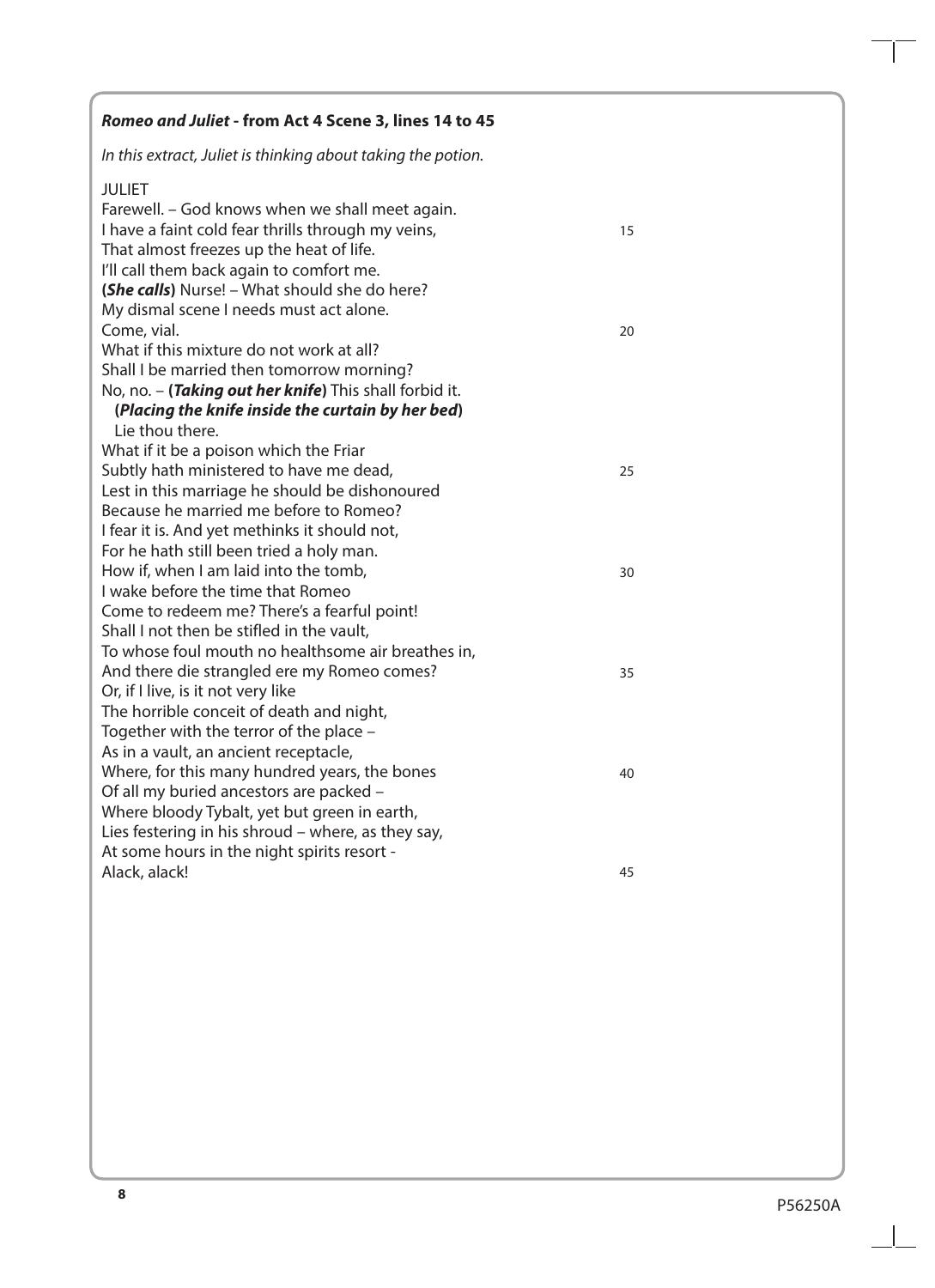| (a) Explore how Shakespeare presents the character of Juliet in this extract. |                                                                                                                             |
|-------------------------------------------------------------------------------|-----------------------------------------------------------------------------------------------------------------------------|
| Refer closely to the extract in your answer.                                  | (20)                                                                                                                        |
| work.                                                                         |                                                                                                                             |
| Explain the importance of fate <b>elsewhere</b> in the play.                  |                                                                                                                             |
| In your answer, you <b>must</b> consider:                                     |                                                                                                                             |
| how fate is presented<br>$\bullet$                                            |                                                                                                                             |
| the effects fate has within the play.<br>$\bullet$                            |                                                                                                                             |
| You <b>must</b> refer to the context of the play in your answer.              |                                                                                                                             |
|                                                                               | (20)                                                                                                                        |
|                                                                               |                                                                                                                             |
|                                                                               | (b) In this extract, Juliet thinks about what her fate might be if the potion does not<br>(Total for Question 3 = 40 marks) |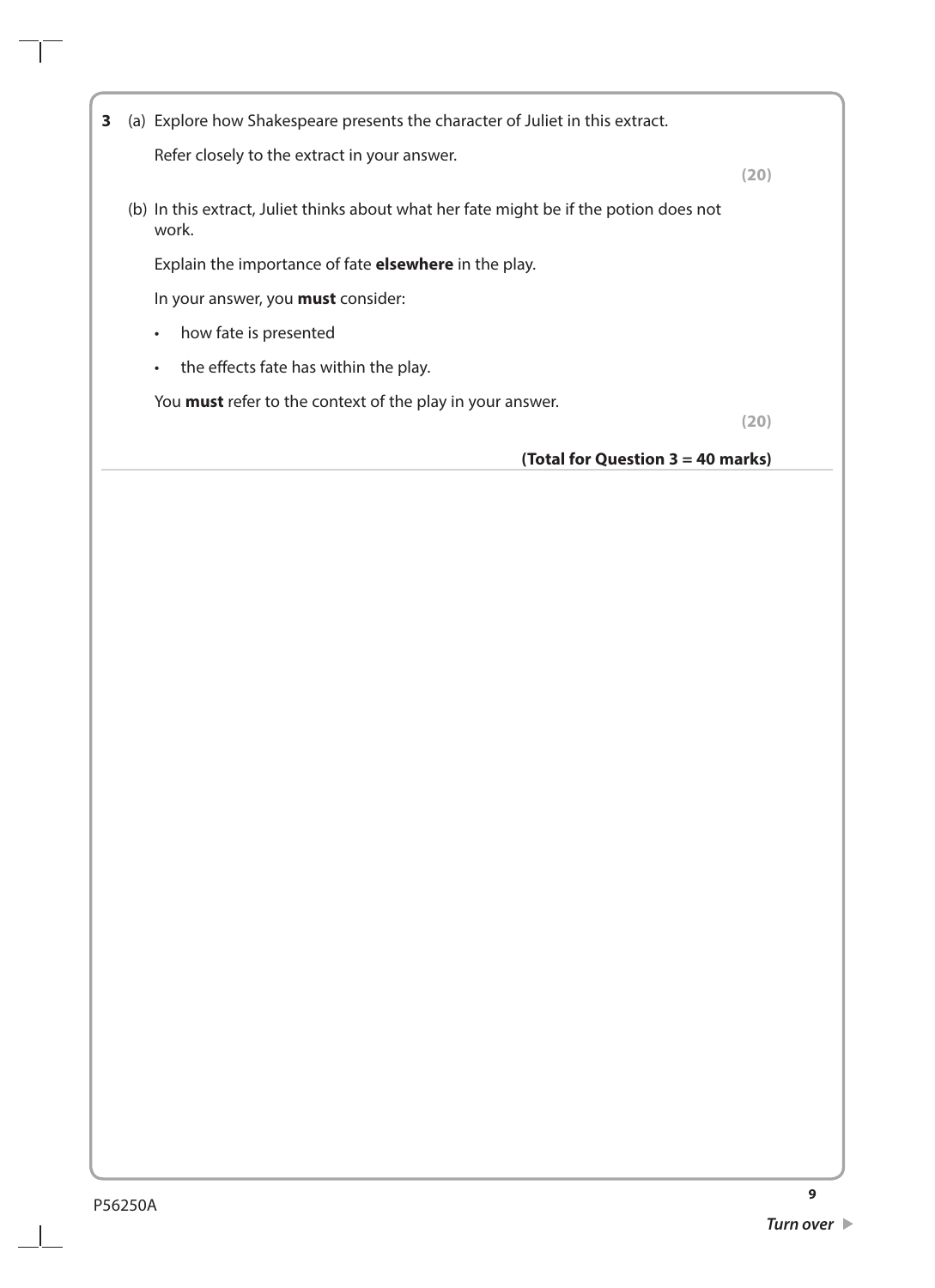| <b>Much Ado About Nothing - from Act 1 Scene 1, lines 137 to 167</b>                                                                                                                                                                                                                                       |     |
|------------------------------------------------------------------------------------------------------------------------------------------------------------------------------------------------------------------------------------------------------------------------------------------------------------|-----|
| In this extract, Claudio and Benedick are talking about Hero.                                                                                                                                                                                                                                              |     |
| <b>CLAUDIO</b><br>Benedick, didst thou note the daughter of Signior<br>Leonato?                                                                                                                                                                                                                            |     |
| <b>BENEDICK</b><br>I noted her not, but I looked on her.                                                                                                                                                                                                                                                   |     |
| <b>CLAUDIO</b><br>Is she not a modest young lady?                                                                                                                                                                                                                                                          | 140 |
| <b>BENEDICK</b><br>Do you question me as an honest man should do, for<br>my simple true judgement? Or would you have me<br>speak after my custom, as being a professed tyrant to<br>their sex?                                                                                                             |     |
| <b>CLAUDIO</b><br>No, I pray thee speak in sober judgement.                                                                                                                                                                                                                                                | 145 |
| <b>BENEDICK</b><br>Why, i'faith, methinks she's too low for a high praise,<br>too brown for a fair praise, and too little for a great<br>praise. Only this commendation I can afford her, that<br>were she other than she is, she were unhandsome; and<br>being no other but as she is, I do not like her. | 150 |
| <b>CLAUDIO</b><br>Thou thinkest I am in sport. I pray thee tell me truly<br>how thou likest her.                                                                                                                                                                                                           |     |
| <b>BENEDICK</b><br>Would you buy her, that you inquire after her?                                                                                                                                                                                                                                          |     |
| <b>CLAUDIO</b><br>Can the world buy such a jewel?                                                                                                                                                                                                                                                          |     |
| <b>BENEDICK</b><br>Yea, and a case to put it into. But speak you this with<br>a sad brow? Or do you play the flouting Jack, to tell<br>us Cupid is a good hare-finder, and Vulcan a rare<br>carpenter? Come, in what key shall a man take you to<br>go in the song?                                        | 155 |
| <b>CLAUDIO</b><br>In mine eye she is the sweetest lady that ever I looked on.                                                                                                                                                                                                                              | 160 |
| <b>BENEDICK</b><br>I can see yet without spectacles, and I see no such<br>matter. There's her cousin, an she were not possessed<br>with a fury, exceeds her as much in beauty as the first<br>of May doth the last of December. But I hope you have<br>no intent to turn husband, have you?                | 165 |
| <b>CLAUDIO</b><br>I would scarce trust myself, though I had sworn the<br>contrary, if Hero would be my wife.                                                                                                                                                                                               |     |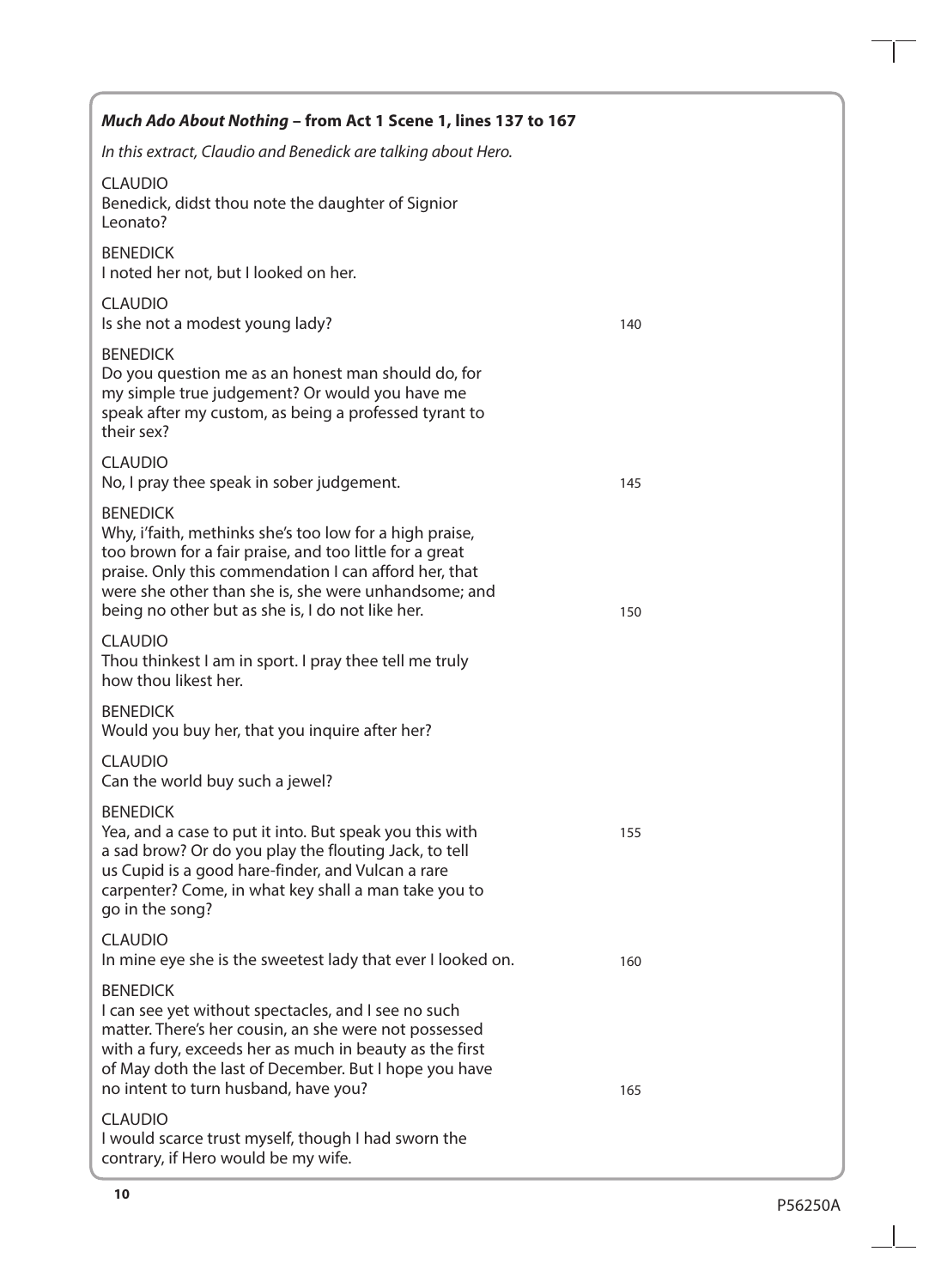| 4 | (a) Explore how Shakespeare presents different opinions of Hero in this extract. |      |
|---|----------------------------------------------------------------------------------|------|
|   | Refer closely to the extract in your answer.                                     |      |
|   | (b) In this extract, Claudio admits to being in love with Hero.                  | (20) |
|   | Explain the importance of love <b>elsewhere</b> in the play.                     |      |
|   | In your answer, you <b>must</b> consider:                                        |      |
|   | how love is presented<br>$\bullet$                                               |      |
|   | the effect love has within the play.<br>$\bullet$                                |      |
|   | You must refer to the context of the play in your answer.                        | (20) |
|   | (Total for Question 4 = 40 marks)                                                |      |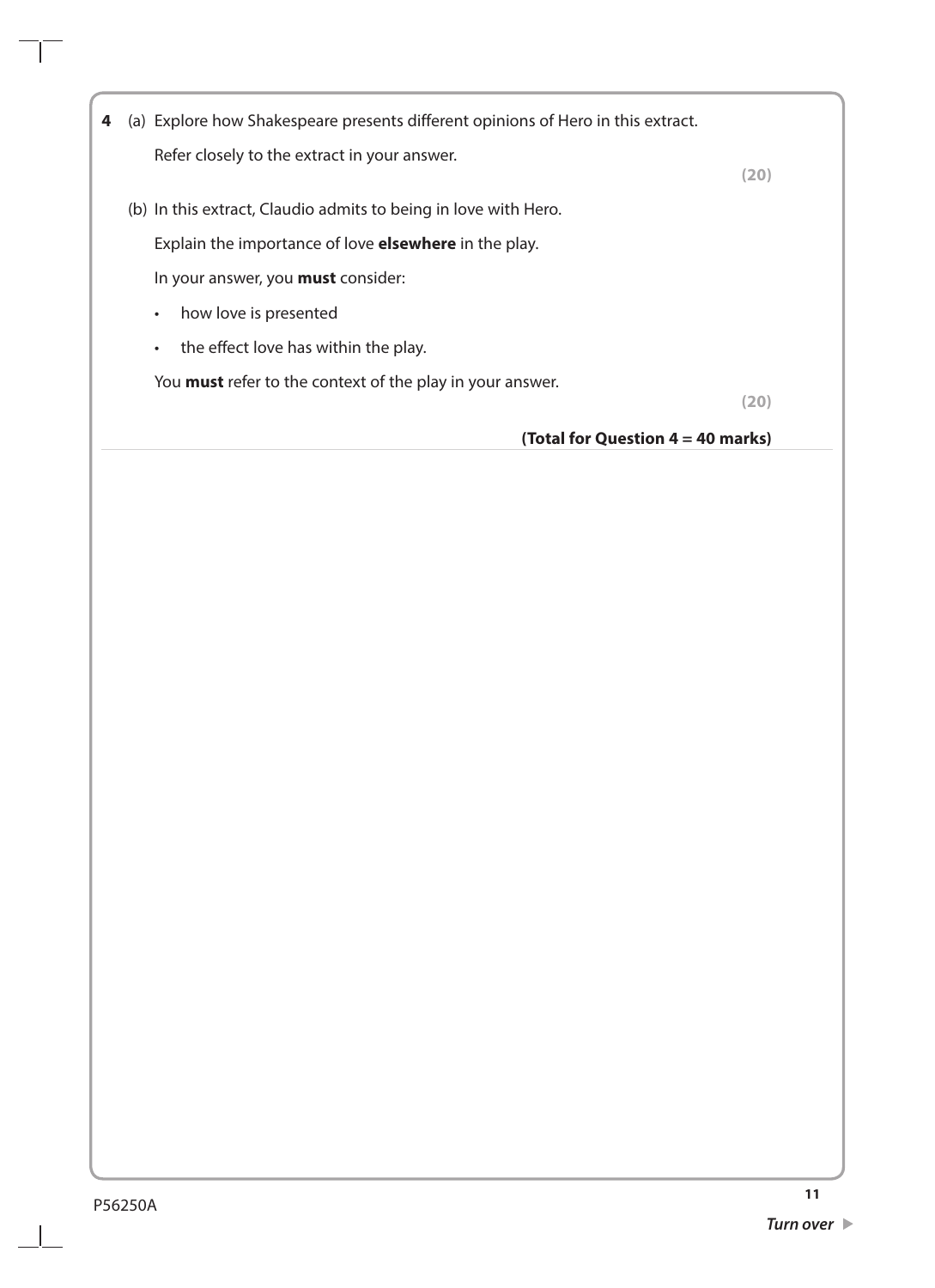### *Twelfth Night* **– from Act 5 Scene 1, lines 221 to 253**

*In this extract, Sebastian and Viola meet for the first time since the shipwreck.* 

| <b>SEBASTIAN</b><br>(Noticing VIOLA) Do I stand there? I never had a<br>brother;<br>Nor can there be that deity in my nature,<br>Of here and every where. I had a sister,<br>Whom the blind waves and surges have devoured.<br>(To Viola) Of charity, what kin are you to me?<br>What countryman, what name, what parentage? | 225 |
|------------------------------------------------------------------------------------------------------------------------------------------------------------------------------------------------------------------------------------------------------------------------------------------------------------------------------|-----|
| <b>VIOLA</b><br>Of Messaline; Sebastian was my father;<br>Such a Sebastian was my brother too,<br>So went he suited to his watery tomb.<br>If spirits can assume both form and suit<br>You come to fright us.                                                                                                                | 230 |
| <b>SEBASTIAN</b><br>A spirit I am indeed;                                                                                                                                                                                                                                                                                    |     |
| But am in that dimension grossly clad<br>Which from the womb I did participate.<br>Were you a woman, as the rest goes even,<br>I should my tears let fall upon your cheek,<br>And say "Thrice welcome, drownéd Viola!"                                                                                                       | 235 |
| <b>VIOLA</b><br>My father had a mole upon his brow.                                                                                                                                                                                                                                                                          |     |
| <b>SEBASTIAN</b><br>And so had mine.                                                                                                                                                                                                                                                                                         |     |
| <b>VIOLA</b><br>And died that day when Viola from her birth<br>Had numbered thirteen years.                                                                                                                                                                                                                                  | 240 |
| <b>SEBASTIAN</b><br>O! that record is lively in my soul.<br>He finishéd indeed his mortal act<br>That day that made my sister thirteen years.                                                                                                                                                                                |     |
| <b>VIOLA</b><br>If nothing lets to make us happy both,<br>But this my masculine usurped attire,<br>Do not embrace me till each circumstance<br>Of place, time, fortune, do cohere and jump<br>That I am Viola; which to confirm,                                                                                             | 245 |
| I'll bring you to a captain in this town,<br>Where lie my maiden weeds; by whose gentle help<br>I was preserved to serve this noble count.<br>All the occurrence of my fortune since<br>Hath been between this lady and this lord.                                                                                           | 250 |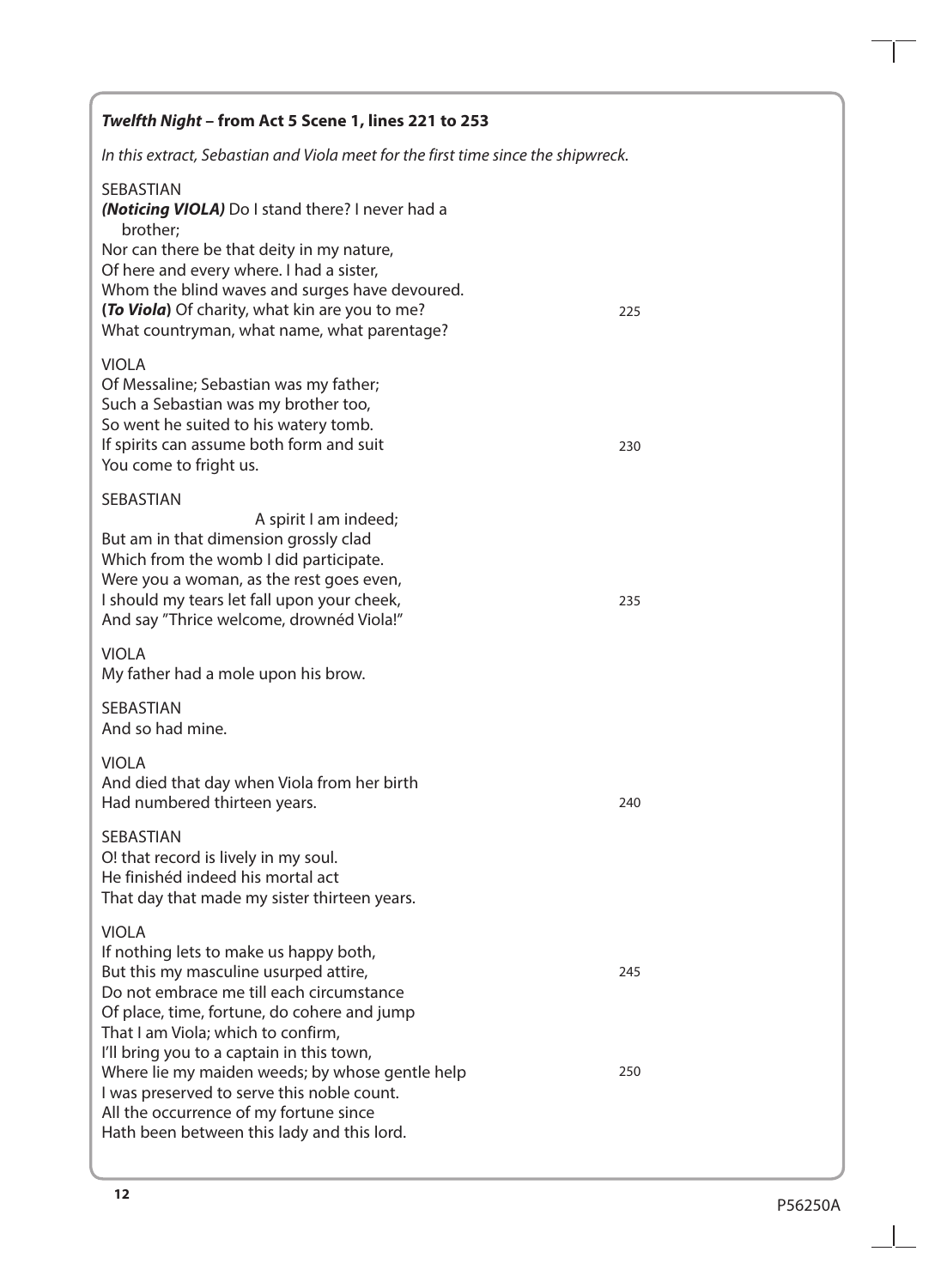| 5 | (a) Explore how Shakespeare presents the reactions of Sebastian and Viola in this<br>extract. |      |
|---|-----------------------------------------------------------------------------------------------|------|
|   | Refer closely to the extract in your answer.                                                  | (20) |
|   | (b) In this extract, Sebastian and Viola describe how much they suffered being apart.         |      |
|   | Explain the importance of suffering <b>elsewhere</b> in the play.                             |      |
|   | In your answer, you <b>must</b> consider:                                                     |      |
|   | why suffering is important<br>٠                                                               |      |
|   | the effect of suffering within the play.<br>$\bullet$                                         |      |
|   | You <b>must</b> refer to the context of the play in your answer.                              |      |
|   |                                                                                               | (20) |
|   | (Total for Question $5 = 40$ marks)                                                           |      |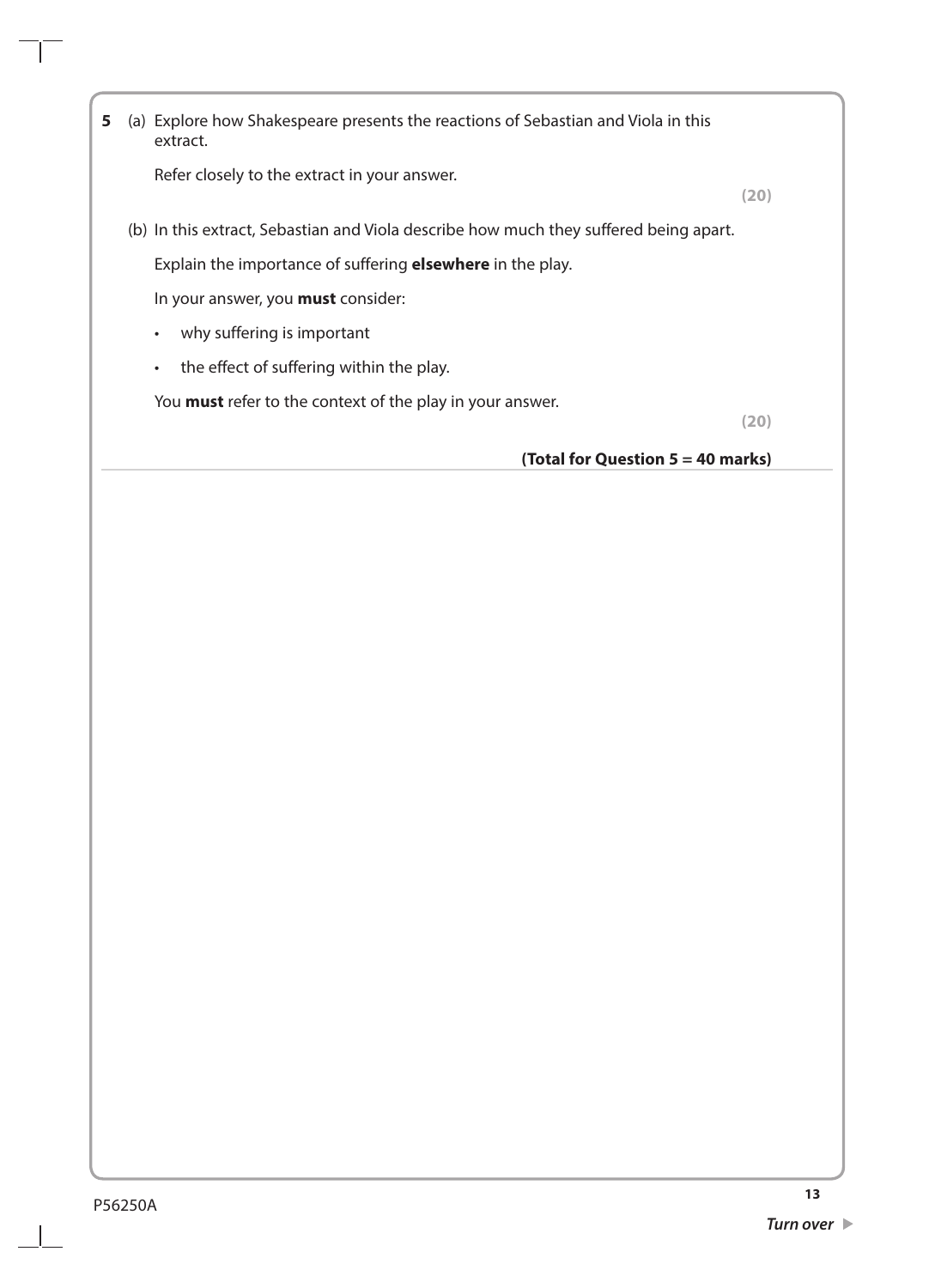*In this extract, Bassanio is opening the casket.*

#### BASSANIO

| What find I here?                                                                                                                                                                                                                                                                                                                                                                      |            |
|----------------------------------------------------------------------------------------------------------------------------------------------------------------------------------------------------------------------------------------------------------------------------------------------------------------------------------------------------------------------------------------|------------|
| Fair Portia's counterfeit! What demi-god<br>Hath come so near creation? Move these eyes?<br>- Or whether, riding on the balls of mine,<br>Seem they in motion? Here are severed lips<br>Parted with sugar breath - so sweet a bar                                                                                                                                                      | 115        |
| Should sunder such sweet friends. Here in her hairs<br>The painter plays the spider, and hath woven<br>A golden mesh t'entrap the hearts of men<br>Faster than gnats in cobwebs. But her eyes! -<br>How could he see to do them? Having made one,                                                                                                                                      | 120        |
| Methinks it should have power to steal both his<br>And leave itself unfurnished. Yet look how far<br>The substance of my praise doth wrong this shadow<br>In underprizing it, so far this shadow<br>Doth limp behind the substance. Here's the scroll,<br>The continent and summary of my fortune.                                                                                     | 125<br>130 |
| He reads the scroll from the casket                                                                                                                                                                                                                                                                                                                                                    |            |
| 'You that choose not by the view<br>Chance as fair, and choose as true.<br>Since this fortune falls to you,<br>Be content, and seek no new.<br>If you be well pleased with this,<br>And hold your fortune for your bliss,<br>Turn you where your lady is<br>And claim her with a loving kiss.<br>A gentle scroll! Fair lady, by your leave,<br>I come by note to give, and to receive. | 135<br>140 |
| <b>He kisses PORTIA.</b>                                                                                                                                                                                                                                                                                                                                                               |            |
| Like one of two contending in a prize<br>That thinks he hath done well in people's eyes,<br>Hearing applause and universal shout,<br>Giddy in spirit, still gazing in a doubt<br>Whether those pearls of praise be his or no -<br>So, thrice-fair lady, stand I even so,<br>As doubtful whether what I see be true,<br>Until confirmed, signed, ratified by you.                       | 145        |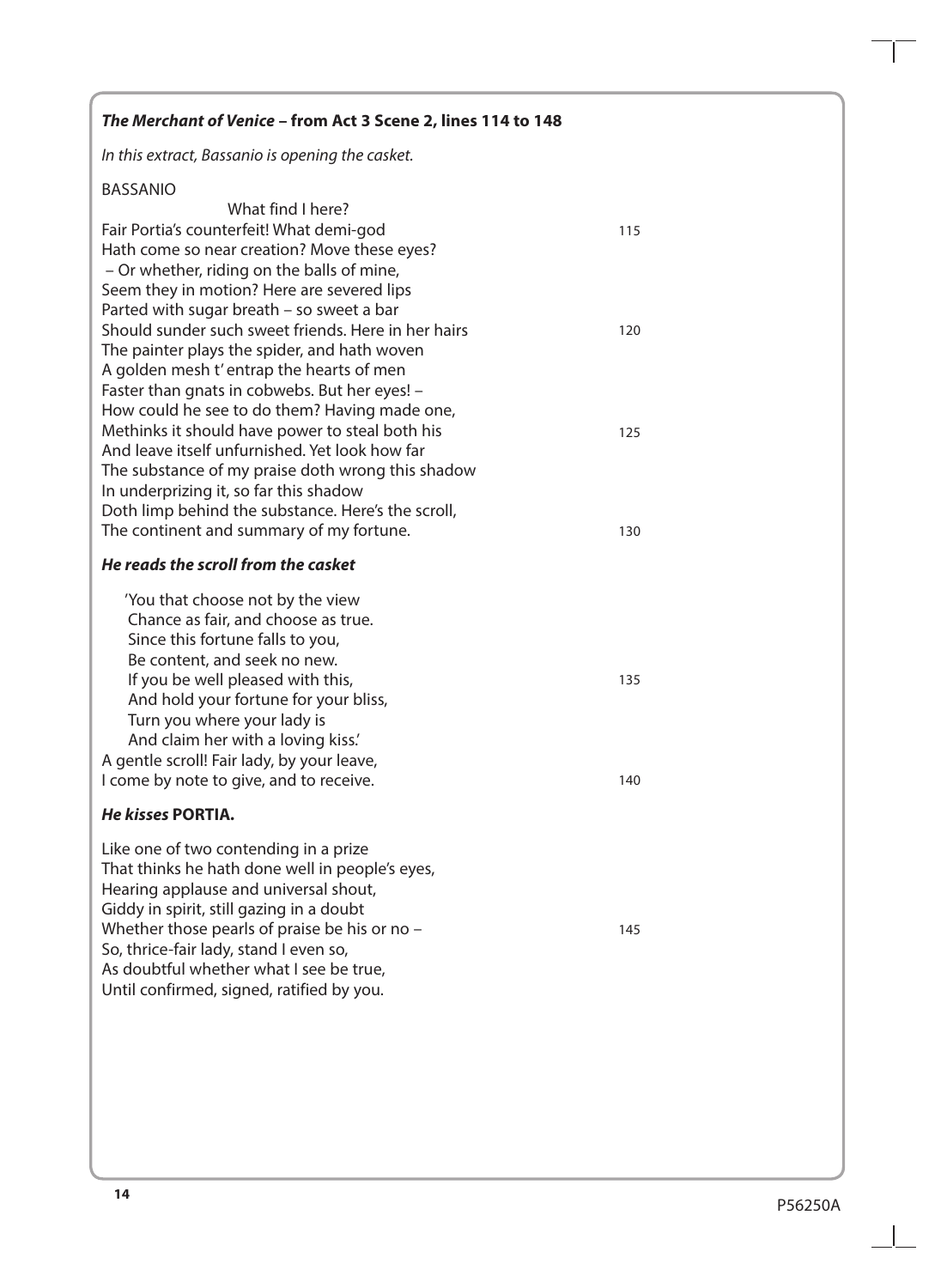| 6 | (a) Explore how Shakespeare presents the character of Bassanio in this extract.            |      |
|---|--------------------------------------------------------------------------------------------|------|
|   | Refer closely to the extract in your answer.                                               | (20) |
|   | (b) In this extract, the correct choice of casket has the power to change Bassanio's life. |      |
|   | Explain the importance of power <b>elsewhere</b> in the play.                              |      |
|   | In your answer, you <b>must</b> consider:                                                  |      |
|   | how power is presented<br>$\bullet$                                                        |      |
|   | the effect of power within the play.<br>٠                                                  |      |
|   | You <b>must</b> refer to the context of the play in your answer.                           |      |

**(20)**

**(Total for Question 6 = 40 marks)**

#### **TOTAL FOR SECTION A = 40 MARKS**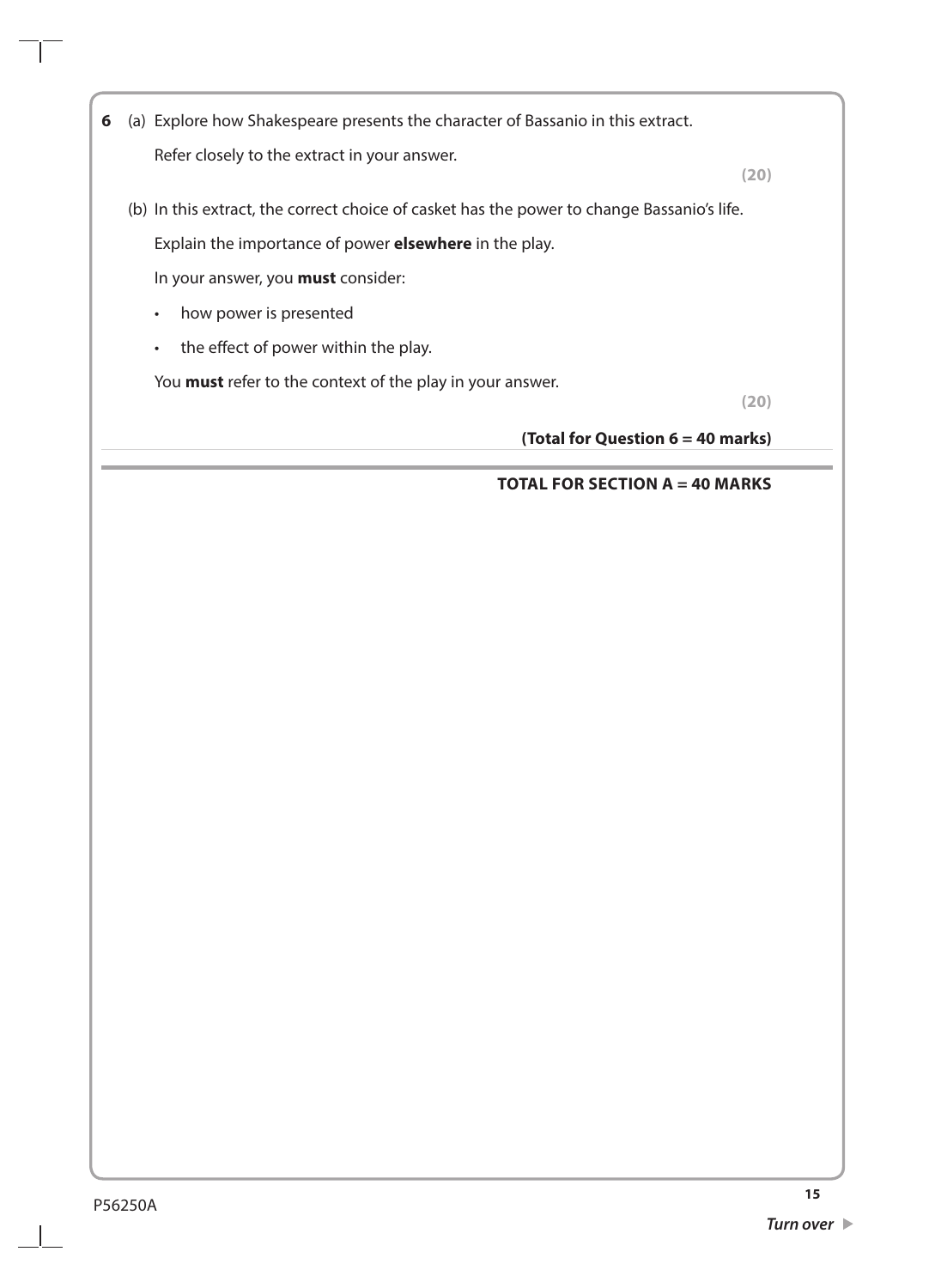#### **SECTION B: Post-1914 Literature – British Play OR British Novel**

#### **Answer ONE question from this section, on EITHER a British Play OR a British Novel.**

#### **You should spend about 50 minutes on this section.**

#### **BRITISH PLAY**

#### *An Inspector Calls:* **J B Priestley**

*Your response will be marked for the range of appropriate vocabulary and sentence structures, and accurate use of spelling and punctuation.*

#### **EITHER**

**7 Eric:** *Because you're not the kind of father a chap could go to when he's in trouble.*

Explore the importance of the Birling family relationships in *An Inspector Calls.*

You **must** refer to the context of the play in your answer.

#### **(includes 8 marks for the range of appropriate vocabulary and sentence structures, and accurate use of spelling and punctuation)**

#### **(Total for Question 7 = 40 marks)**

#### **OR**

**8 Birling:** *There's no Inspector Goole on the police. That man definitely wasn't a police inspector.* 

In what ways is the Inspector significant in the play?

You **must** refer to the context of the play in your answer.

**(includes 8 marks for the range of appropriate vocabulary and sentence structures, and accurate use of spelling and punctuation)**

**(Total for Question 8 = 40 marks)**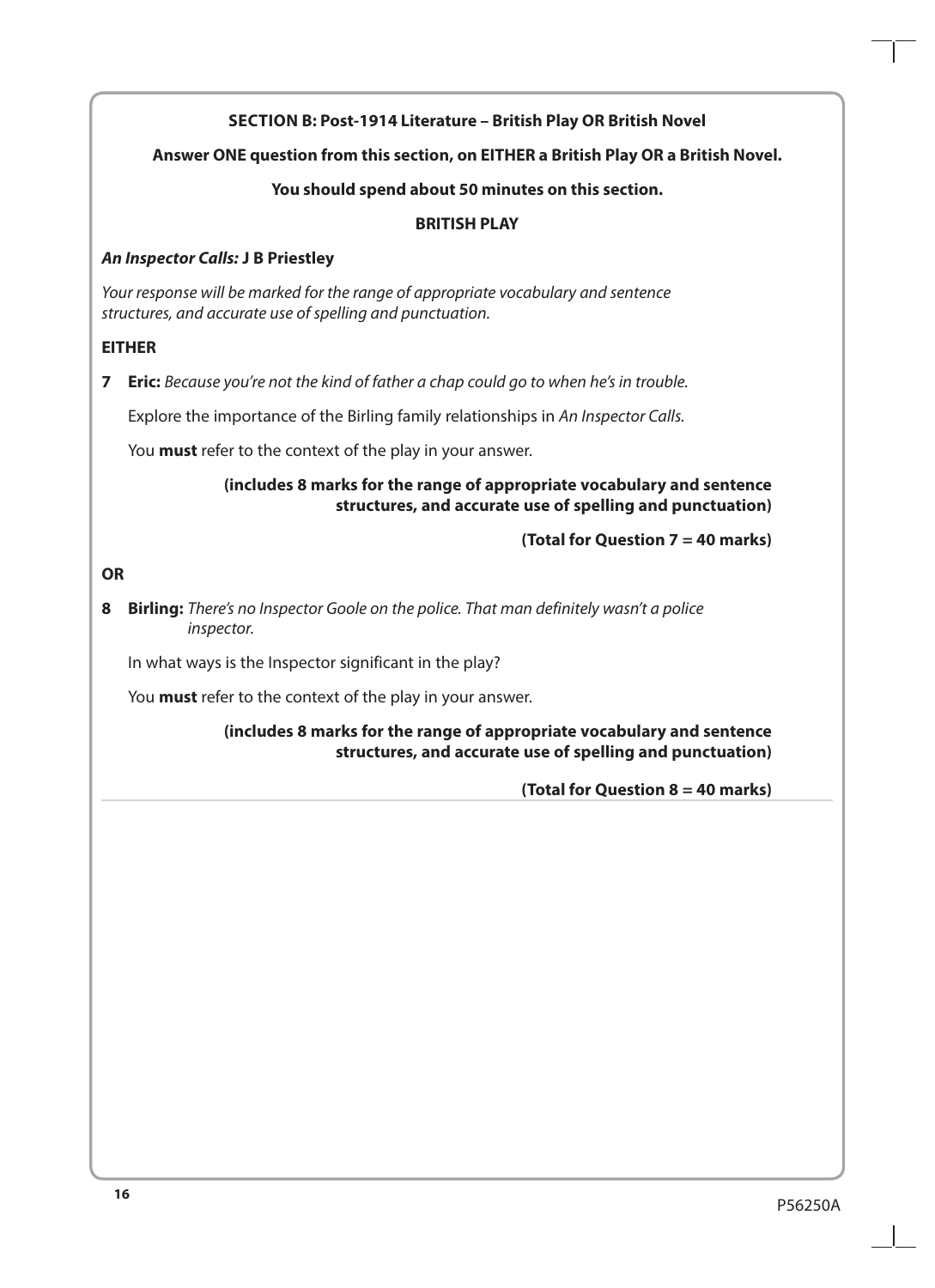#### *Hobson's Choice***: Harold Brighouse**

*Your response will be marked for the range of appropriate vocabulary and sentence structures, and accurate use of spelling and punctuation.*

#### **EITHER**

**9 Hobson:** *See here, Maggie. I set the hours at this house. It's one o'clock dinner because I say it is.*

Explore the significance of the Hobson family in the play.

You **must** refer to the context of the play in your answer.

#### **(includes 8 marks for the range of appropriate vocabulary and sentence structures, and accurate use of spelling and punctuation)**

**(Total for Question 9 = 40 marks)**

#### **OR**

**10 Hobson:** *I'm British middle class and proud of it.*

In what ways is social class presented in the play?

You **must** refer to the context of the play in your answer.

#### **(includes 8 marks for the range of appropriate vocabulary and sentence structures, and accurate use of spelling and punctuation)**

**(Total for Question 10 = 40 marks)**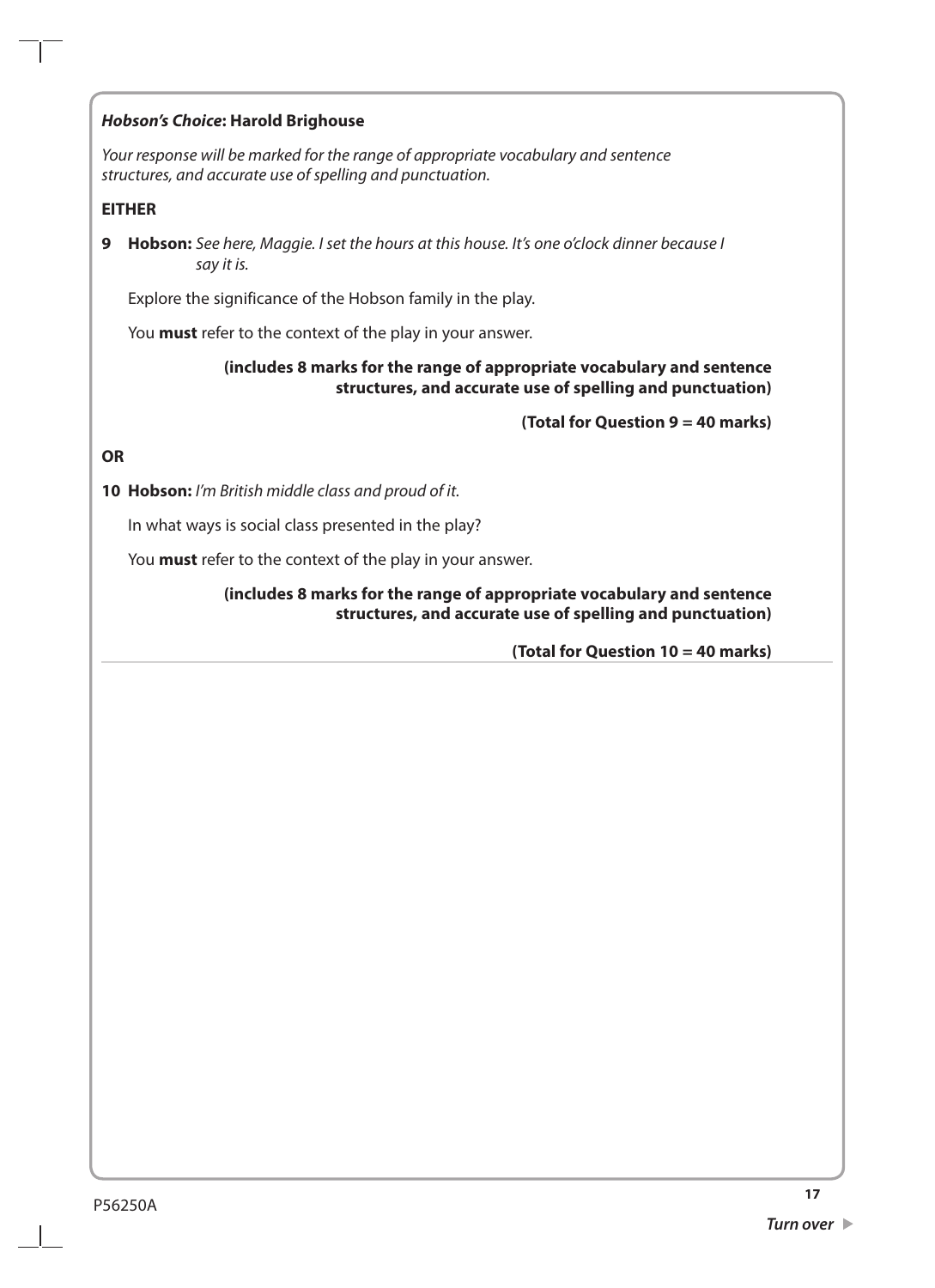#### *Blood Brothers***: Willy Russell**

*Your response will be marked for the range of appropriate vocabulary and sentence structures, and accurate use of spelling and punctuation.*

#### **EITHER**

**11 Mrs Johnstone:** *Are y' … are y' that desperate to have a baby?*

In what ways is obsession presented in the play?

You **must** refer to the context of the play in your answer.

#### **(includes 8 marks for the range of appropriate vocabulary and sentence structures, and accurate use of spelling and punctuation)**

**(Total for Question 11 = 40 marks)**

#### **OR**

**12 Edward:** *Well, my mummy doesn't allow me to play down here actually.*

What is the importance of Edward/Eddie in *Blood Brothers?*

You **must** refer to the context of the play in your answer.

**(includes 8 marks for the range of appropriate vocabulary and sentence structures, and accurate use of spelling and punctuation)**

**(Total for Question 12 = 40 marks)**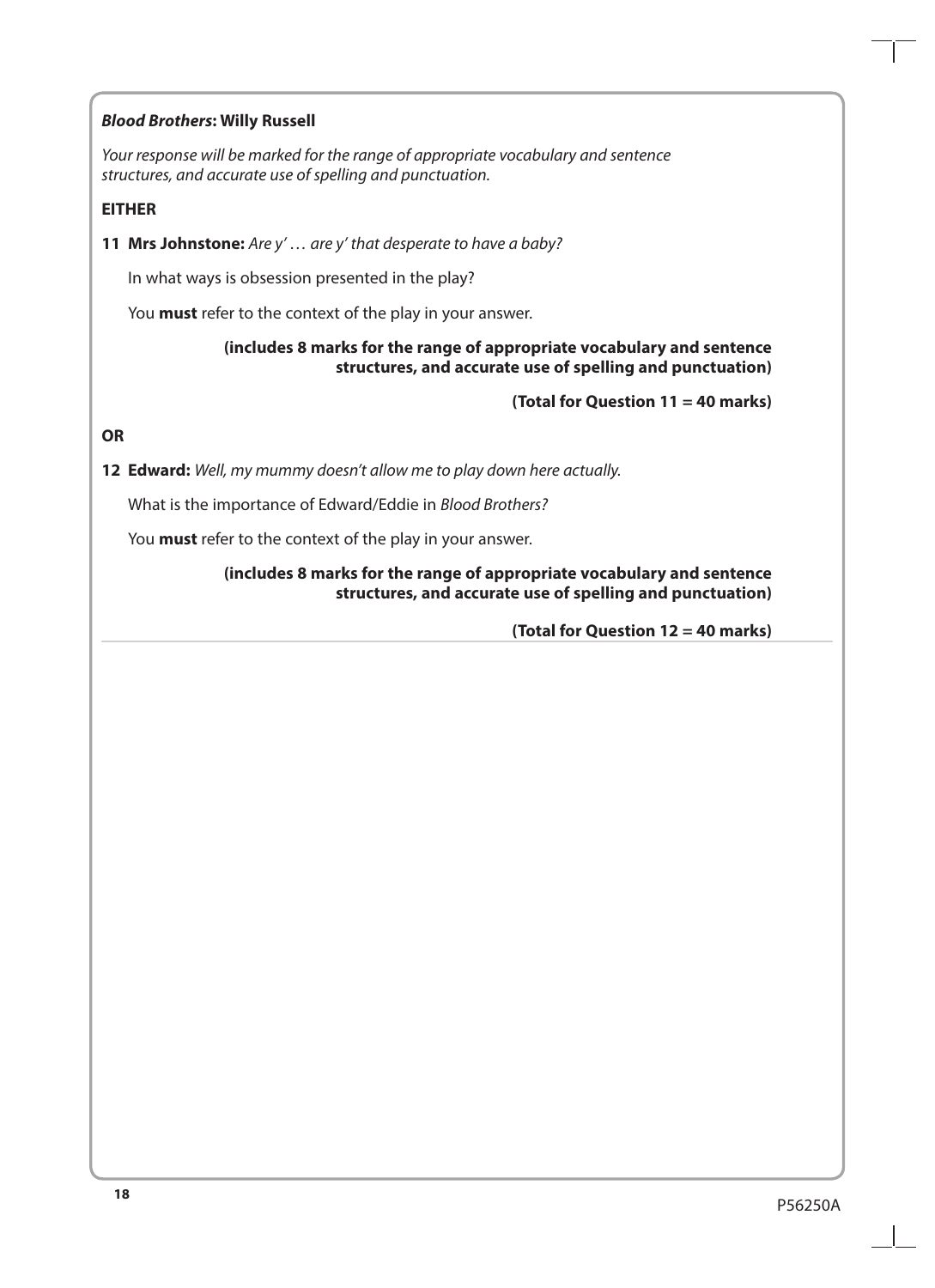#### *Journey's End***: R C Sherriff**

*Your response will be marked for the range of appropriate vocabulary and sentence structures, and accurate use of spelling and punctuation.*

#### **EITHER**

**13 Stanhope:** *We've all got a good fighting chance. I mean to come through – don't you?*

Explore how courage is important in the play.

You **must** refer to the context of the play in your answer.

#### **(includes 8 marks for the range of appropriate vocabulary and sentence structures, and accurate use of spelling and punctuation)**

**(Total for Question 13 = 40 marks)**

#### **OR**

**14 Trotter:** *I never knew anything like a war for upsetting meals. I'm always down for dooty in the middle of one.*

In what ways is Trotter significant in *Journey's End*?

You **must** refer to the context of the play in your answer.

#### **(includes 8 marks for the range of appropriate vocabulary and sentence structures, and accurate use of spelling and punctuation)**

**(Total for Question 14 = 40 marks)**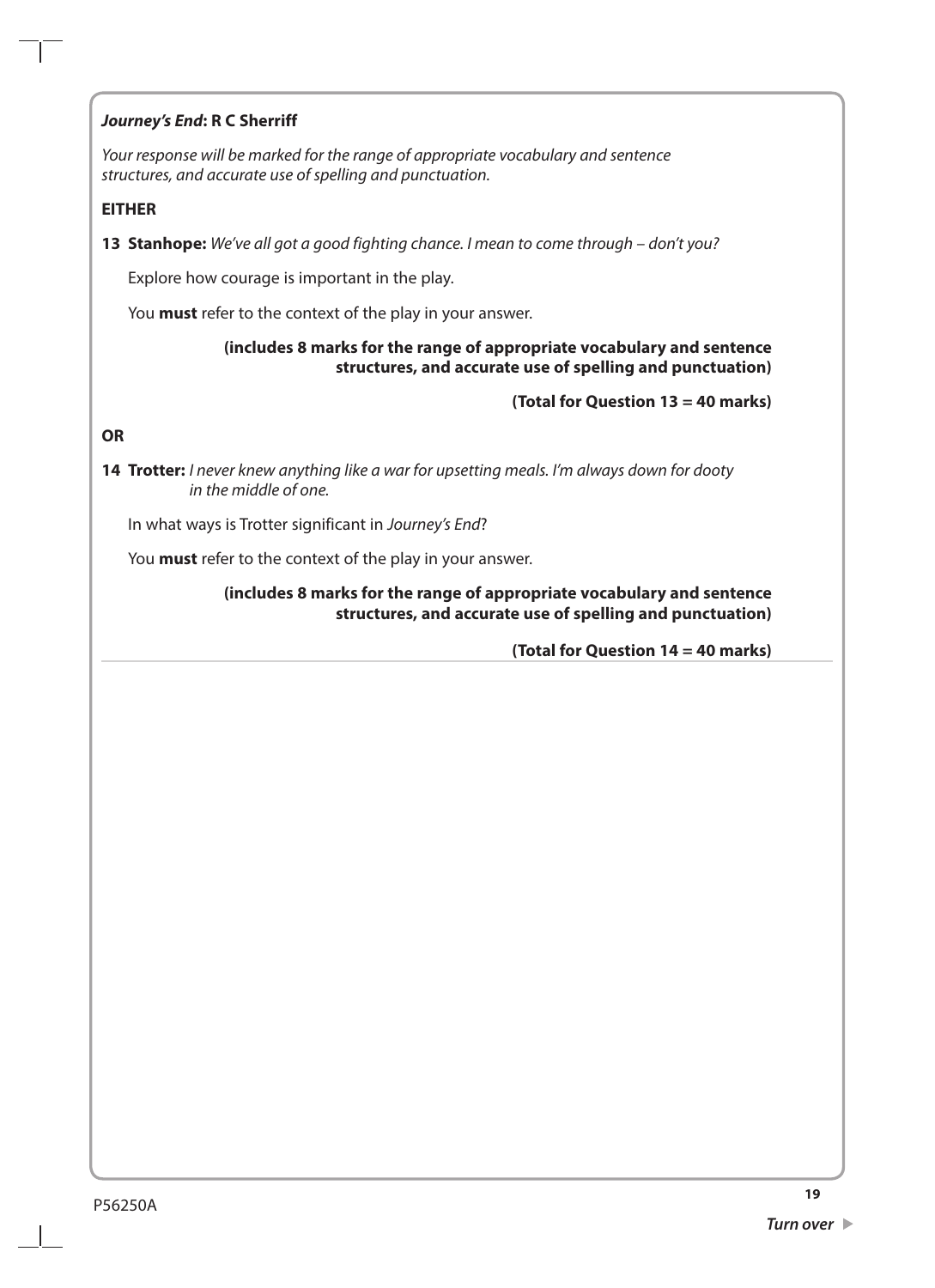#### **BRITISH NOVEL**

#### *Animal Farm***: George Orwell**

*Your response will be marked for the range of appropriate vocabulary and sentence structures, and accurate use of spelling and punctuation.*

#### **EITHER**

**15** *The Commandments were written on the tarred wall in great white letters.*

Explain how the Seven Commandments are important in *Animal Farm.*

You **must** refer to the context of the novel in your answer.

**(includes 8 marks for the range of appropriate vocabulary and sentence structures, and accurate use of spelling and punctuation)**

**(Total for Question 15 = 40 marks)**

#### **OR**

**16** *'Surely, comrades, you do not want Jones back?'* **(Squealer)**

In what ways is fear significant in the novel?

You **must** refer to the context of the novel in your answer.

**(includes 8 marks for the range of appropriate vocabulary and sentence structures, and accurate use of spelling and punctuation)**

**(Total for Question 16 = 40 marks)**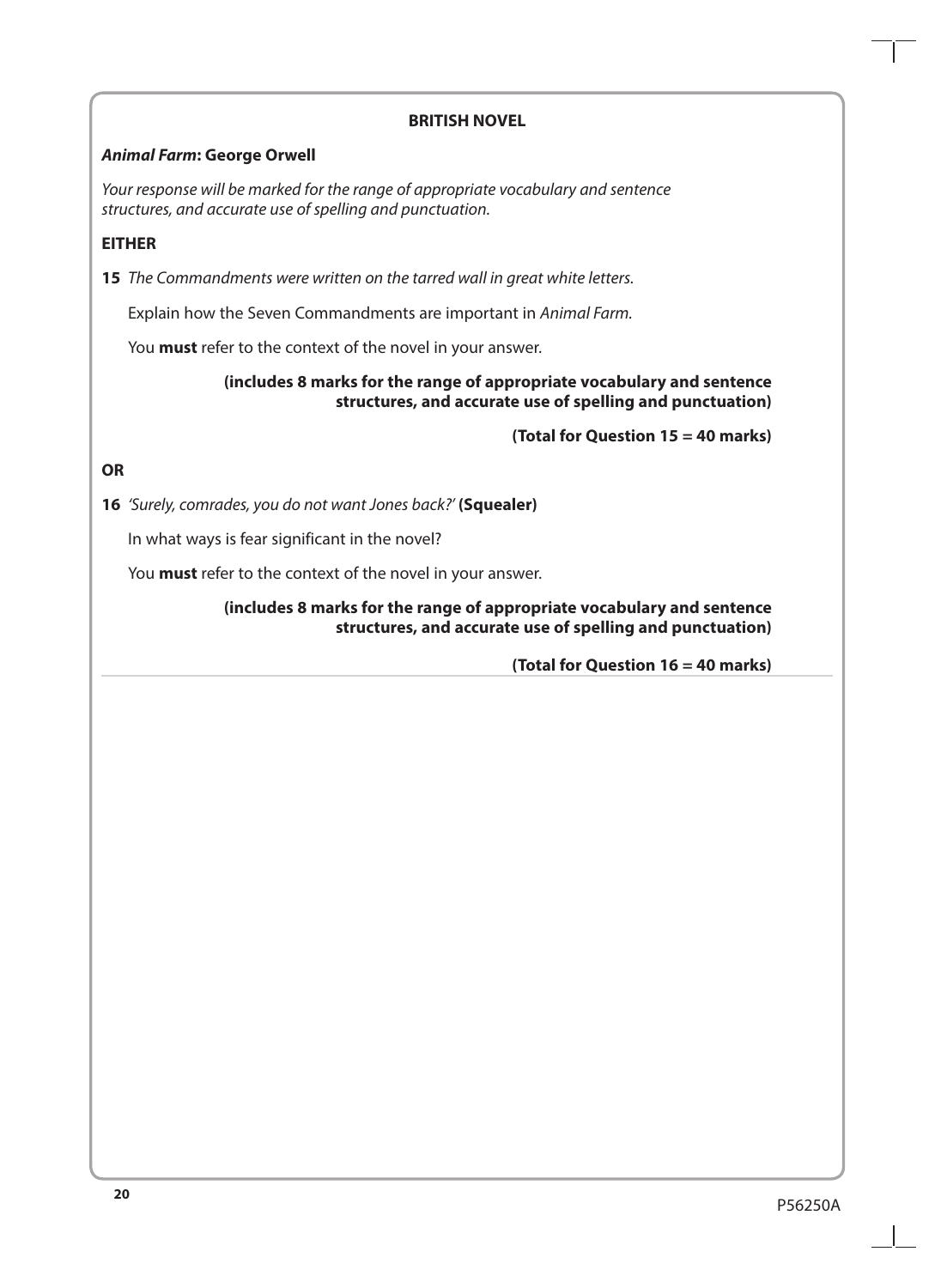#### *Lord of the Flies***: William Golding**

*Your response will be marked for the range of appropriate vocabulary and sentence structures, and accurate use of spelling and punctuation.*

#### **EITHER**

**17** *Here was a coral island. Protected from the sun.*

In what ways are different areas of the island significant in the novel?

You **must** refer to the context of the novel in your answer*.*

#### **(includes 8 marks for the range of appropriate vocabulary and sentence structures, and accurate use of spelling and punctuation)**

**(Total for Question 17 = 40 marks)**

#### **OR**

**18** *'When I woke up one was kicking me in the face. I got an awful bloody face.'* **(Eric)**

Explore how violence is important in *Lord of the Flies.*

You **must** refer to the context of the novel in your answer.

**(includes 8 marks for the range of appropriate vocabulary and sentence structures, and accurate use of spelling and punctuation)**

**(Total for Question 18 = 40 marks)**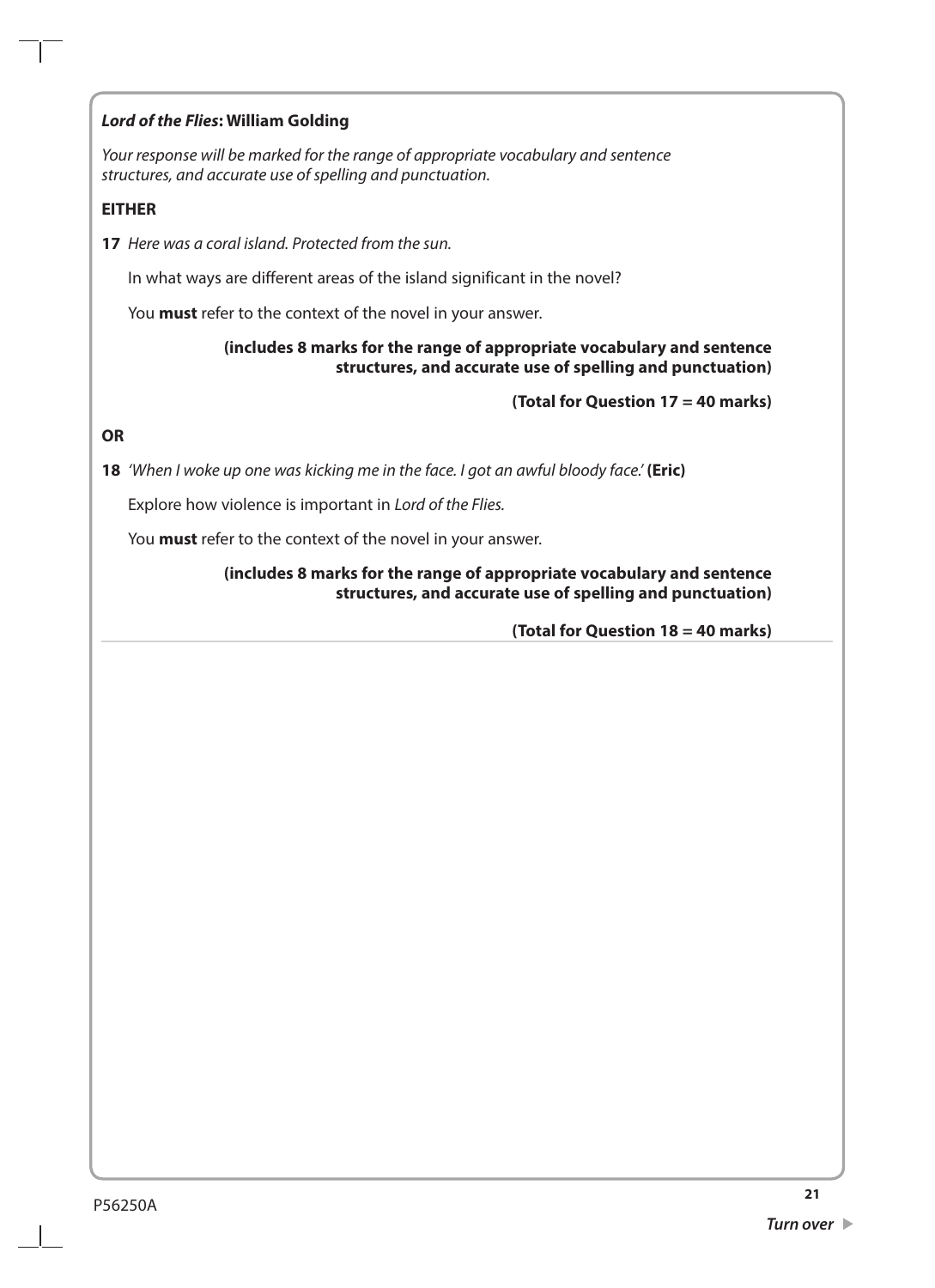#### *Anita and Me***: Meera Syal**

*Your response will be marked for the range of appropriate vocabulary and sentence structures, and accurate use of spelling and punctuation.*

#### **EITHER**

**19** *'That's your Nanima! Your Nanima has come to see you!'* **(Mama)**

How is Nanima important in *Anita and Me*?

You **must** refer to the context of the novel in your answer.

#### **(includes 8 marks for the range of appropriate vocabulary and sentence structures, and accurate use of spelling and punctuation)**

**(Total for Question 19 = 40 marks)**

#### **OR**

**20** *I now knew I was not a bad girl, a mixed-up girl, a girl with no name or no place.*

Explain how Meena's growing up is significant in the novel.

You **must** refer to the context of the novel in your answer.

#### **(includes 8 marks for the range of appropriate vocabulary and sentence structures, and accurate use of spelling and punctuation)**

**(Total for Question 20 = 40 marks)**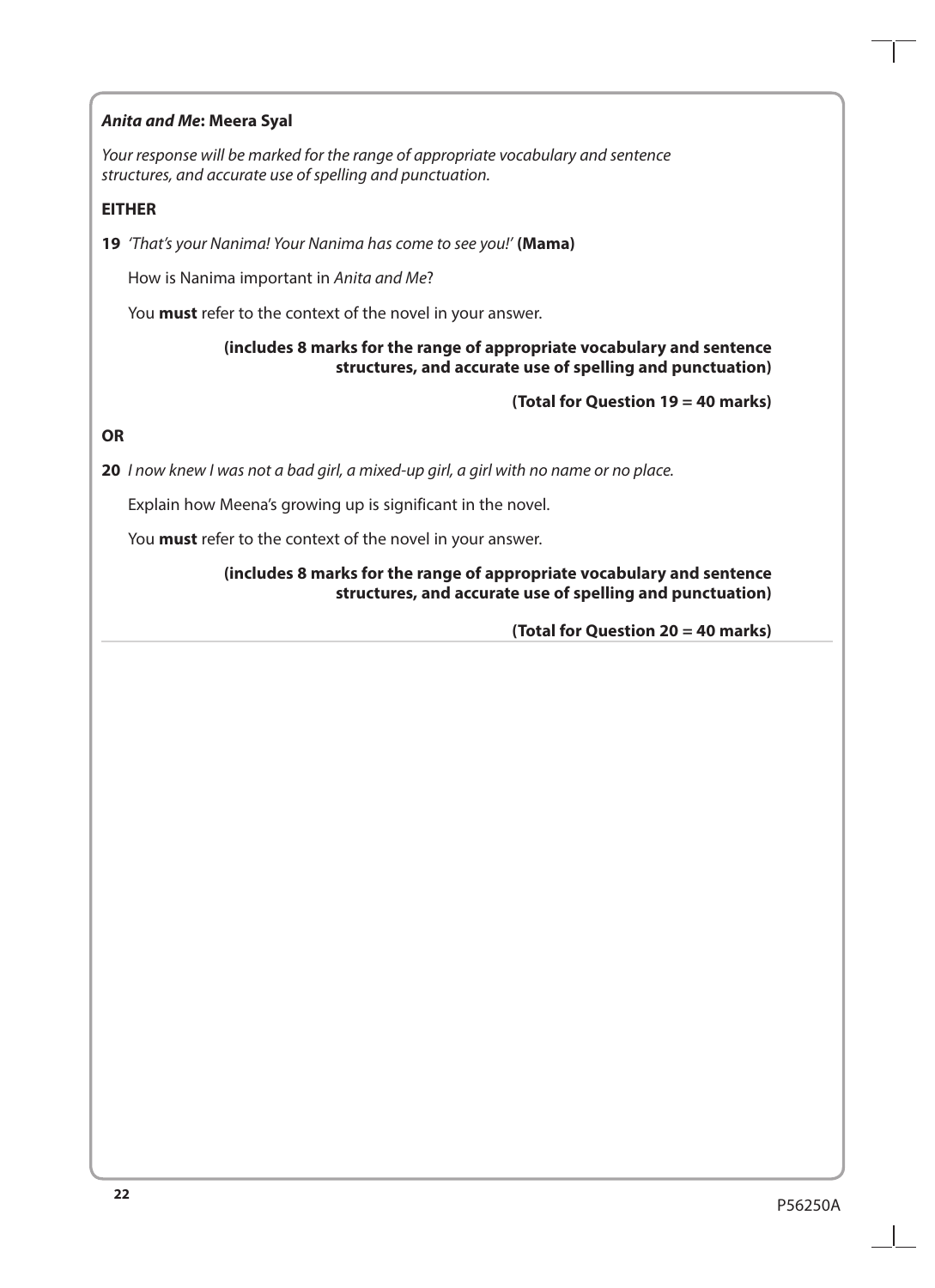#### *The Woman in Black***: Susan Hill**

*Your response will be marked for the range of appropriate vocabulary and sentence structures, and accurate use of spelling and punctuation.*

#### **EITHER**

**21** *Many of the rooms had clearly not been much used or perhaps even entered for years.* 

Explore the importance of Eel Marsh House in the novel.

You **must** refer to the context of the novel in your answer.

#### **(includes 8 marks for the range of appropriate vocabulary and sentence structures, and accurate use of spelling and punctuation)**

**(Total for Question 21 = 40 marks)**

#### **OR**

**22** *How deeply and badly the whole experience had affected me, both in mind and body.*

In what ways is madness significant in *The Woman in Black*?

You **must** refer to the context of the novel in your answer.

#### **(includes 8 marks for the range of appropriate vocabulary and sentence structures, and accurate use of spelling and punctuation)**

**(Total for Question 22 = 40 marks)**

**TOTAL FOR SECTION B = 40 MARKS TOTAL FOR PAPER = 80 MARKS**